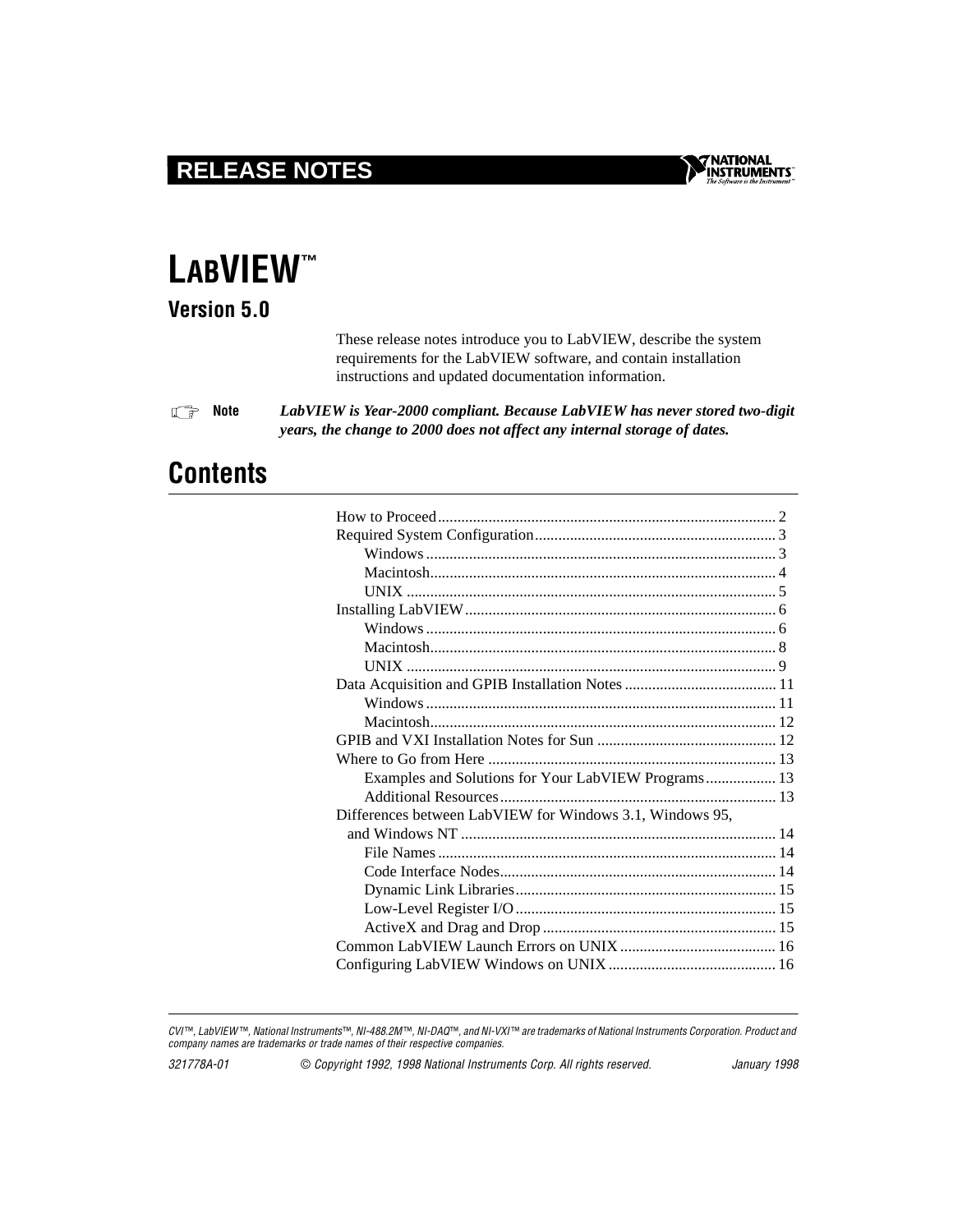<span id="page-1-0"></span>

| Configuring LabVIEW with the HP VUE Window Manager16         |  |
|--------------------------------------------------------------|--|
| Configuring LabVIEW with the Motif Window Manager17          |  |
|                                                              |  |
|                                                              |  |
|                                                              |  |
|                                                              |  |
|                                                              |  |
|                                                              |  |
|                                                              |  |
|                                                              |  |
|                                                              |  |
|                                                              |  |
|                                                              |  |
| Allocation of Threads on Concurrent PowerMAX and Solaris 226 |  |
|                                                              |  |
|                                                              |  |
|                                                              |  |

# **How to Proceed**

If you are upgrading from a previous version of LabVIEW, carefully read the *LabVIEW Upgrade Notes* included with your upgrade package before continuing with this installation. You need to consider several issues before converting your VIs to this version of LabVIEW.

Read the *[Required System Configuration](#page-2-0)* section, then follow the instructions in the *Installing LabVIEW* section of these release notes. After you have installed LabVIEW, see the *[Where to Go from Here](#page-12-0)* section for information about getting started with LabVIEW. In addition, you should read the *[Manual Clarifications and Additions](#page-18-0)* section before using LabVIEW 5.0.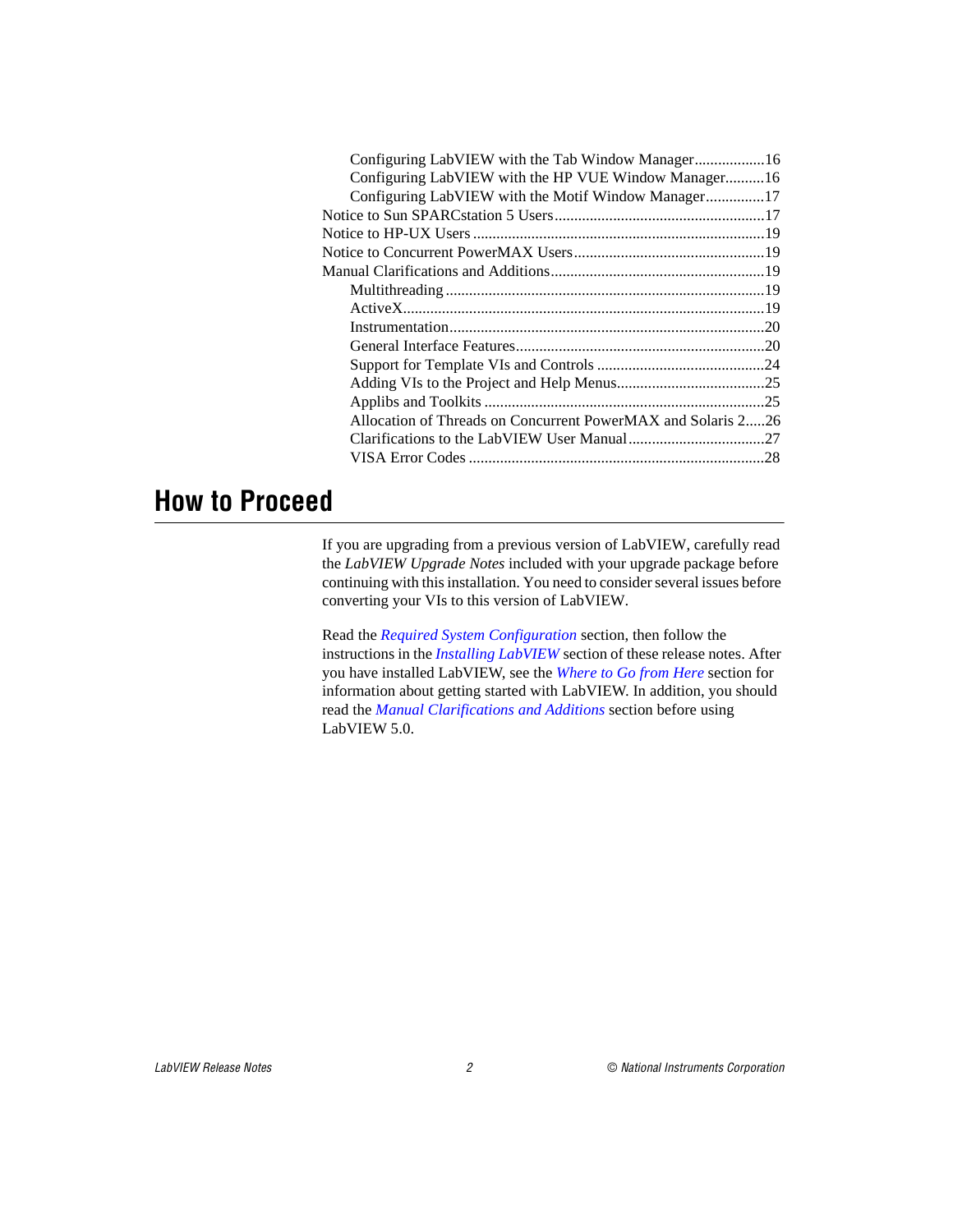# <span id="page-2-1"></span><span id="page-2-0"></span>**Required System Configuration**

This section describes the minimum system requirements needed to run LabVIEW 5.0.

#### **Windows**

LabVIEW 5.0 for Windows is distributed primarily on CD. The LabVIEW CD contains versions for Windows 3.1, Windows 95, and Windows NT and includes the complete instrument driver library available when LabVIEW 5.0 released.

If you do not have a CD-ROM drive, the Windows versions are available on floppy disks as a Base Development System or a Full Development System. The Base Development System consists of a set of disks for installing LabVIEW and the associated VIs. The Full Development System includes the Base Development System disks as well as a second set of disks for installing the advanced analysis VIs.

The *LabVIEW Online Tutorial* default configuration requires the LabVIEW 5.0 distribution CD to be in your CD-ROM drive. You also can install the *LabVIEW Online Tutorial* files on your hard drive. This installation requires approximately 40 MB of hard disk space.

The *LabVIEW Online Tutorial* and LabVIEW Help files contain 256-color graphics. Your video driver, configured through **Control Panels»Display**, must be configured for 256 colors. Minimum requirements to view the tutorial are  $800 \times 600$  pixel resolution and the Microsoft Video for Windows driver. For viewing Help files, National Instruments recommends that you configure your video driver for 256 colors with  $800 \times 600$  pixel resolution.

#### **Note** (Windows NT) *If your display is in 16-bit mode, you might want to change it to 256 or 24-bit color for better performance when viewing the LabVIEW Online Tutorial.*

**(Windows 3.1)** LabVIEW 5.0 runs on Windows 3.1 and Windows for Workgroups 3.1 in 386 enhanced mode. National Instruments recommends that you have a minimum of 8 MB of RAM and at least 60 MB of hard disk space. LabVIEW can run on an 80386-based PC, but a computer with an 80486 CPU is strongly recommended. In addition, LabVIEW for Windows requires a math coprocessor if you are using an 80386- or 80486-based PC.

**(Windows 95)** LabVIEW 5.0 runs on any system that supports Windows 95. You should have a minimum of 16 MB of RAM, but National Instruments recommends 32 MB for this version to run effectively.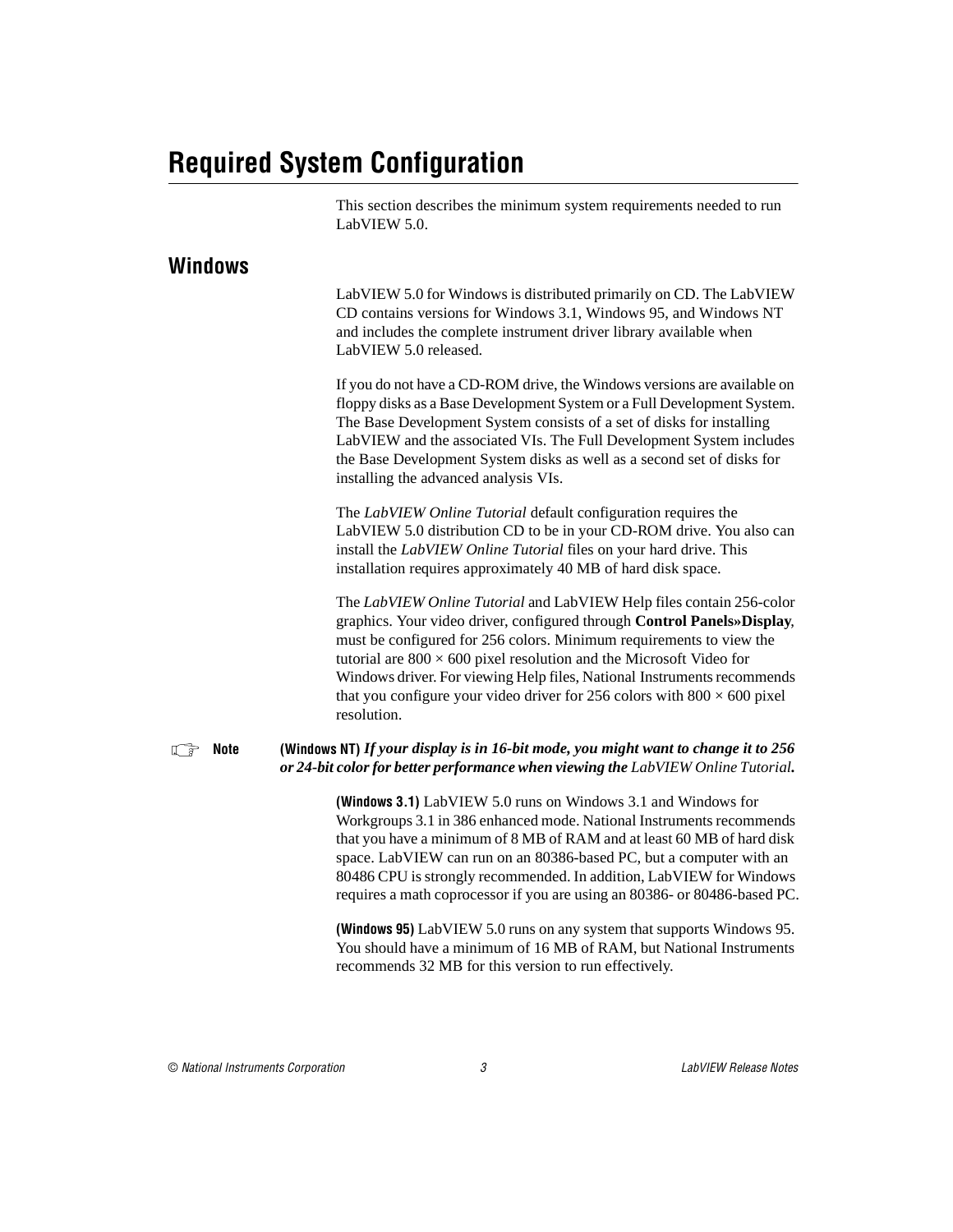**(Windows NT)** LabVIEW 5.0 only runs on Windows NT 4.0 Service Pack 3 or later. You should have a minimum of 16 MB of RAM and a 486/DX processor, but National Instruments recommends 32 MB of RAM and a Pentium processor for this version to run effectively. LabVIEW for Windows NT only runs on Windows NT 80*x*86 computers. It does not run on other processors, such as the DEC Alpha, MIPS, or PowerPC, because LabVIEW uses 80386 instructions. DEC Alpha, MIPS, and PowerPC 80*x*86 emulators must emulate 80386 instructions to run LabVIEW.

<span id="page-3-0"></span>**Note** *On Windows systems, you need approximately 60 MB of disk storage space to install the Base package and at least 85 MB for the Full Development System.*

#### **Macintosh**

LabVIEW for Macintosh is distributed either on a CD containing both 680*x*0 and Power Macintosh software, or on a set of floppies for the 680*x*0 Macintosh. In addition to the LabVIEW application, the CD also contains an instrument driver directory that includes all the LabVIEW instrument drivers available when LabVIEW 5.0 released.

The floppy disk version of LabVIEW for Macintosh is available as a Full Development System, which contains a set of disks for installing LabVIEW and the associated VIs. In addition, you also can install the VXI VI library.

LabVIEW for the 680*x*0-based Macintosh requires a math coprocessor. You cannot use a 68000-based computer, such as the Macintosh SE. If you are using a Macintosh IIsi or a Macintosh LC, you might not have a math coprocessor in your computer. Also, computers using the 680LC40 processor (Centris 610s and some low-end Centris 650s) do not have the math coprocessor functions, and therefore cannot run LabVIEW.

LabVIEW requires a minimum of 6 MB of available RAM, in addition to the RAM requirements for your system software and any other applications that you want to run simultaneously. National Instruments recommends that you have at least 8 MB of RAM. You might need more memory, depending on the size of the application you design in LabVIEW and the amount of data that your application manipulates.

**(Power Macintosh)** LabVIEW requires 24 MB of RAM and at least 100 MB of hard disk space.

**(680x0-Based Macintosh)** LabVIEW requires at least 100 MB of hard disk space.

LabVIEW requires System 7 or 8 and cannot run on System 6 or any previous versions of the Macintosh operating system.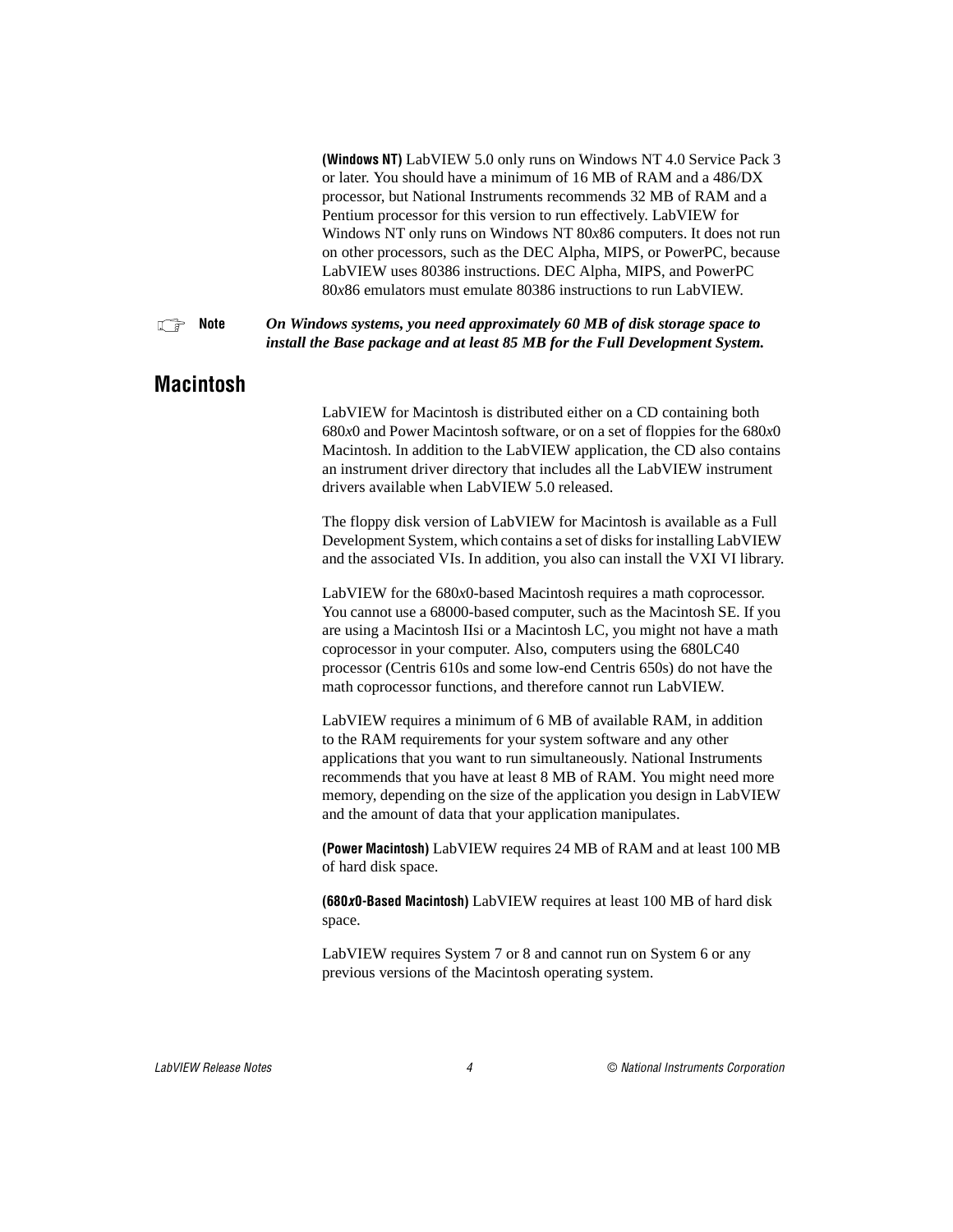For more accurate timing, install the Apple QuickTime extension. When you use QuickTime, timing accuracy should increase from 16.6 ms resolution to approximately 1 ms resolution. System response varies depending on background applications, other extensions, networking activity, and disk caching.

#### <span id="page-4-0"></span>**Note** *On Macintosh systems, you need approximately 70 MB of disk storage space for a minimal installation of LabVIEW or 120 MB for a full installation.*

### **UNIX**

LabVIEW for Sun and HP-UX is distributed on CD only. LabVIEW for Concurrent PowerMAX is distributed on 4 mm DAT tape. These versions are not available on floppy disks. LabVIEW requires an X Window System server, such as OpenWindows 3, HP-VUE, or X11R6. LabVIEW does not require a specific graphical user interface (GUI) such as Motif or OpenLook, because LabVIEW uses Xlib to create its own GUI.

LabVIEW for Sun runs on SPARCstations with SunOS 4.1.3 (Solaris 1.1) or later and Solaris 2.4 or later. LabVIEW for HP-UX runs on Hewlett-Packard Model 9000 Series 700 computers with HP-UX 9.0.5 or later. LabVIEW for Concurrent PowerMAX runs on PowerMAX version 4.1 or later.

The workstation should have 32 MB of RAM with 32 MB or more of swap space storage for LabVIEW to run effectively. In addition, the workstation must have a minimum of 65 MB of disk storage space if you want to install the entire LabVIEW package. To save space, install only the VIs you plan to use.

LabVIEW uses a directory for storing temporary files. Some of the temporary files are large, so keep several megabytes of disk space available for this temporary directory. The default for the temporary directory is /tmp. You can change the temporary directory by selecting **Edit»Preferences...**.

If LabVIEW aborts unexpectedly, it might leave files behind in the temporary directory. Remove old files occasionally to avoid depleting your disk space.

**(Sun)** You can use a TMPFS file system for this directory to improve performance. For Solaris 1.*x*, refer to the Sun *System and Network Administration* manual, part number 800-3805-10, for more information about the TMPFS file system. Solaris 2 uses TMPFS by default.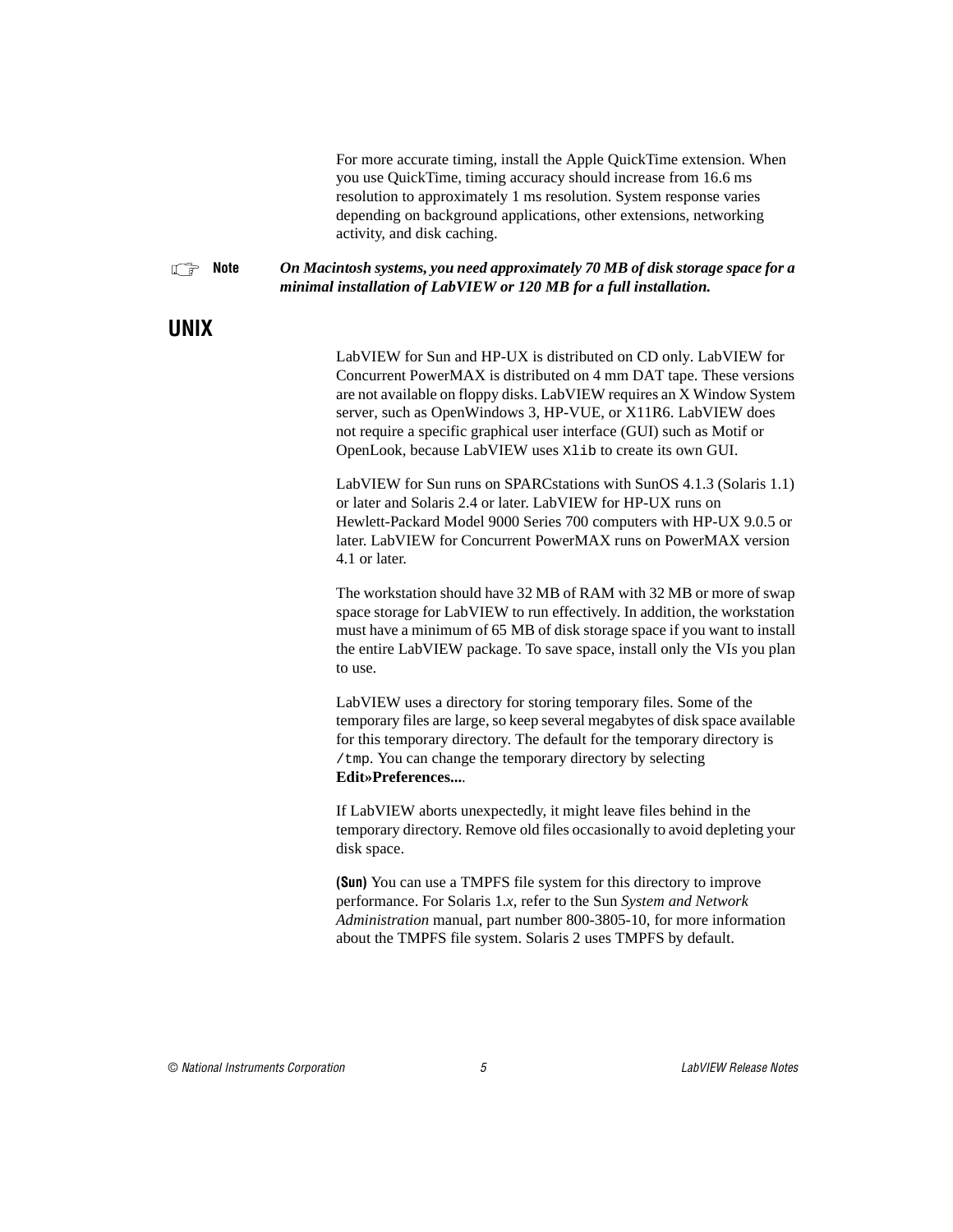### <span id="page-5-0"></span>**Operating System Patches on Sun**

If you plan to run LabVIEW on SunOS 4.1.3, you need to obtain the latest revision of the following patch from Sun:

• 100458-*xx*: Setitimer sometimes fails to deliver SIGALRM

You do not need any other patches to run LabVIEW on Solaris 2.4 or later.

## **Operating System Patches on Concurrent PowerMAX**

You need at least the following patches to run LabVIEW on Concurrent PowerMAX 4.1. The base patches are odd numbers only.

| patch | base-001   | Base System Patch 001 |
|-------|------------|-----------------------|
| patch | $base-003$ | Base System Patch 003 |
| patch | base-005   | Base System Patch 005 |
| patch | base-007   | Base System Patch 007 |
| patch | base-009   | Base System Patch 009 |

# **Installing LabVIEW**

If you are upgrading from an earlier version of LabVIEW, read the *LabVIEW Upgrade Notes* included with your upgrade package before continuing with this installation.

#### **Windows**

Complete the following steps to install LabVIEW for Windows.

- 1. **(Windows NT)** Log on to Windows NT as an administrator or as a user with administrator privileges.
- 2. **(CD Installation)** If you are installing LabVIEW for Windows 95/NT, run  $x:\W1N95-NT\InSTALL\DISK1\SETUP, where x is the drive$ letter for your CD-ROM drive. If you are installing LabVIEW for Windows 3.1, run x:\WIN31\INSTALL\DISK1\SETUP.

**(Floppy Installation)** Insert Disk 1 and run setup.exe.

- 3. The installer gives you the option of performing a full installation or a minimal installation. If you do not have sufficient disk space (approximately 85 MB), choose the minimal installation and use your LabVIEW CD to access the remaining components.
- 4. After you choose an installation, follow the instructions that appear on your screen.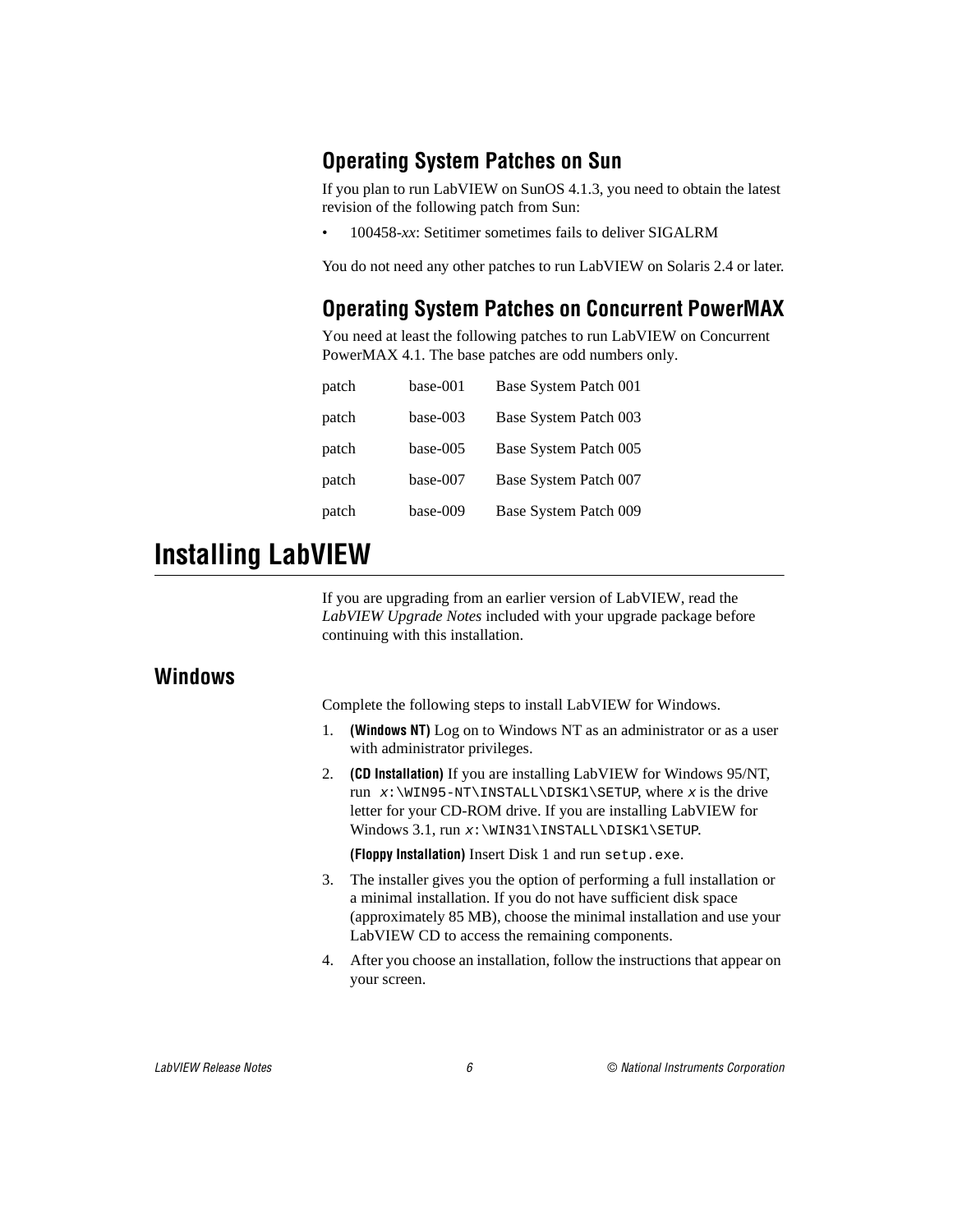5. **(Windows 95)** To use ActiveX Automation, you need to install Microsoft DCOM 95.

**(CD Installation)** The LabVIEW installer automatically launches the installer for DCOM 95.

**(Floppy Installation)** From Disk 1 of the DCOM for Windows 95 floppy set, install DCOM 95 then launch dcom95.exe.

6. If you use data acquisition (DAQ) devices with LabVIEW, complete the following step. For more information about installation and configuration of DAQ drivers, refer to the *[Data Acquisition and GPIB](#page-10-1)  [Installation Notes](#page-10-1)* section of this document.

**(Windows 95/NT)** The LabVIEW installer calls the NI-DAQ installer, which installs the correct DAQ driver software.

**(Windows 3.1)** You need to run the NI-DAQ installer yourself. Run DRIVERS\DAQ\Setup.exe.

7. The LabVIEW 5.0 CD contains all the latest versions of our GPIB drivers, located in the drivers directory. If you use GPIB devices with LabVIEW, complete the following step. For more information about installation and configuration of GPIB drivers, refer to the *[Data](#page-10-1)  [Acquisition and GPIB Installation Notes](#page-10-1)* section of this document.

**(Windows 95/NT)** The LabVIEW installer calls the National Instruments GPIB installer, which installs the GPIB drivers and modifies the registry.

**(Windows 3.1)** Use the GPIB drivers that came with your board or device.

- 8. **(Full Development System)** If you have the Full Development System, complete the following steps.
	- a. **(CD Installation)** If you are installing LabVIEW for Windows 95/NT, the LabVIEW installer installs the Advanced Analysis VIs automatically. If you are installing LabVIEW for Windows 3.1, you must run the analysis setup program, located in  $x:\lambda \geq x$ :  $\max 31$ , where x is the drive letter for your CD-ROM drive.

**(Floppy Installation)** The Full Development System provides a second set of disks that contain the Advanced Analysis VIs. The first disk of this set contains an installer for these VIs. The installer, named SETUP.EXE, is similar to the LabVIEW installer. Insert Disk 1 of the analysis VI disks and run SETUP.EXE from the Program Manager as described in Step 2. Follow the instructions on your screen.

b. **(CD Installation)** If you are installing LabVIEW for Windows 95/NT, the LabVIEW installer installs NI-VISA automatically. If you are installing LabVIEW for Windows 3.1,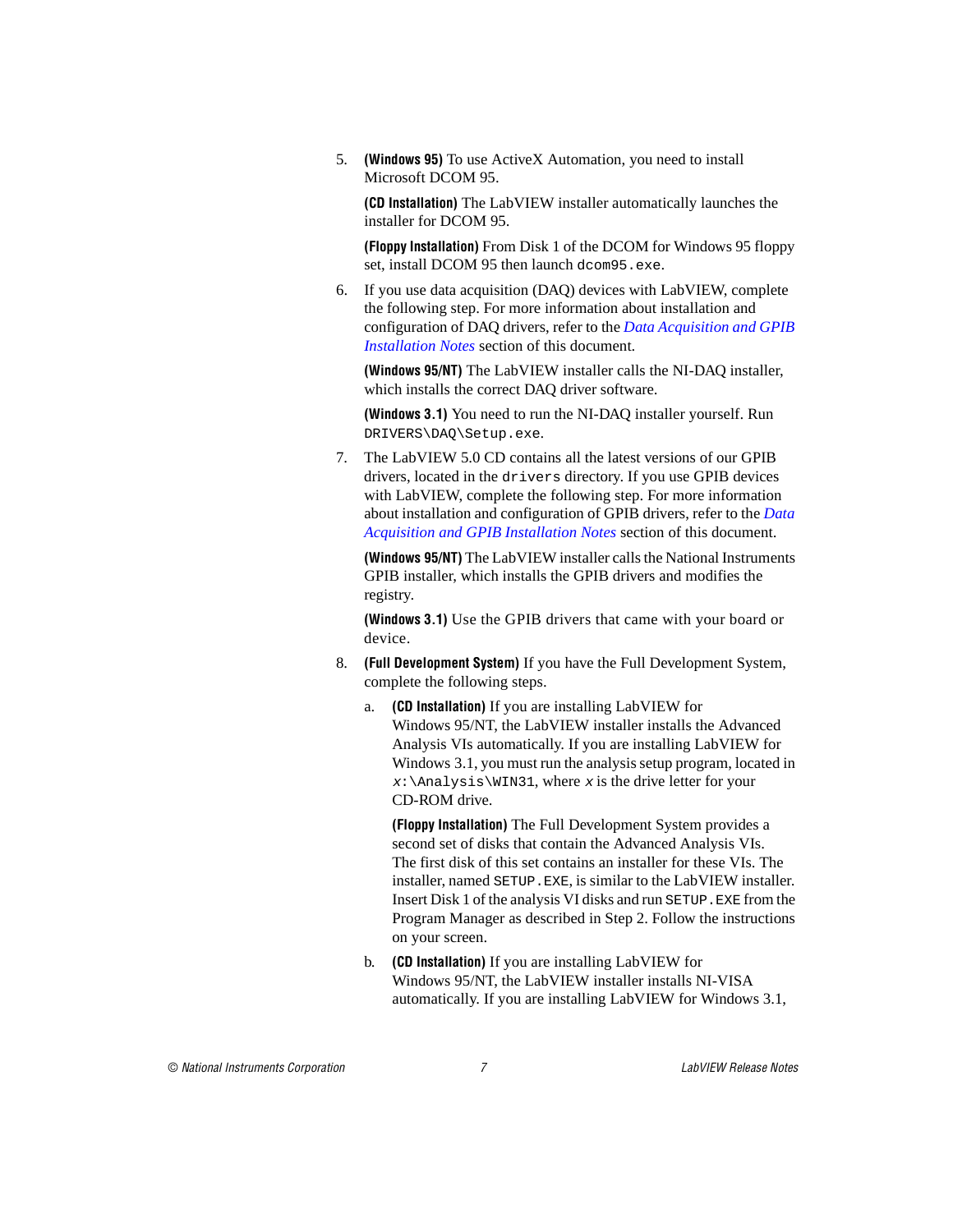run  $x:\Dpsilon\VISA\WIN31\Disk 1\SETUP.EXE, where x$ is the drive letter for your CD-ROM drive, to install NI-VISA.

#### <span id="page-7-0"></span>**Note** *If you are using the CVI runtime engine, run* setup.exe from Disk 5 of the VISA *driver kit.*

**(Floppy Installation)** Insert Disk 1 of the VISA driver kit and run SETUP.EXE. Follow the instructions on your screen.

After you have completed the installation, LabVIEW is ready to run. If you plan to use DAQ or GPIB devices with LabVIEW, you must restart your computer to load the new drivers.

By default, the *LabVIEW Online Tutorial* requires the LabVIEW 5.0 distribution CD to be in the CD drive. If you want to install all the *LabVIEW Online Tutorial* files on you hard drive, copy the files located in  $x:\text{tutorial to the LabVIEW directory on you hard drive, where } x \text{ is the}$ drive letter for your CD-ROM drive. Overwrite any files that already exist in that directory.

**If all a** *If you have installed LabVIEW on a server, new users might want to copy the* Activity *directory from the server to their local machine. You use the* Activity *directory to complete activities that illustrate basic LabVIEW concepts. You can find these activities in the LabVIEW User Manual and the LabVIEW Online Reference, which you can access by selecting* **Help»Online Reference…***.*

### **Macintosh**

Complete the following steps to install LabVIEW for Macintosh.

1. **(CD Installation)** If you are installing LabVIEW on a Power Macintosh, double-click the LabVIEW Installer icon in the Power Macintosh directory. If you are installing from a CD on a 680*x*0-based Macintosh, double-click the LabVIEW Installer icon in the 680*x*0 Macintosh directory.

**(Floppy Installation)** Insert Disk 1 and double-click the LabVIEW Installer icon.

- 2. The installer gives you the option of performing a full installation or a minimal installation. If you do not have sufficient disk space (approximately 120 MB), choose the minimal installation and use your LabVIEW CD to access the remaining components.
- 3. After you click the **Install** button, you are prompted to select a destination directory. Click the **New Folder** button to create a LabVIEW directory, then click the **Install In Current Folder** button to install the LabVIEW files in that directory.
- 4. **(Floppy Installation)** If you are installing the Full Development System from floppy disks, you have additional sets of disks that contain the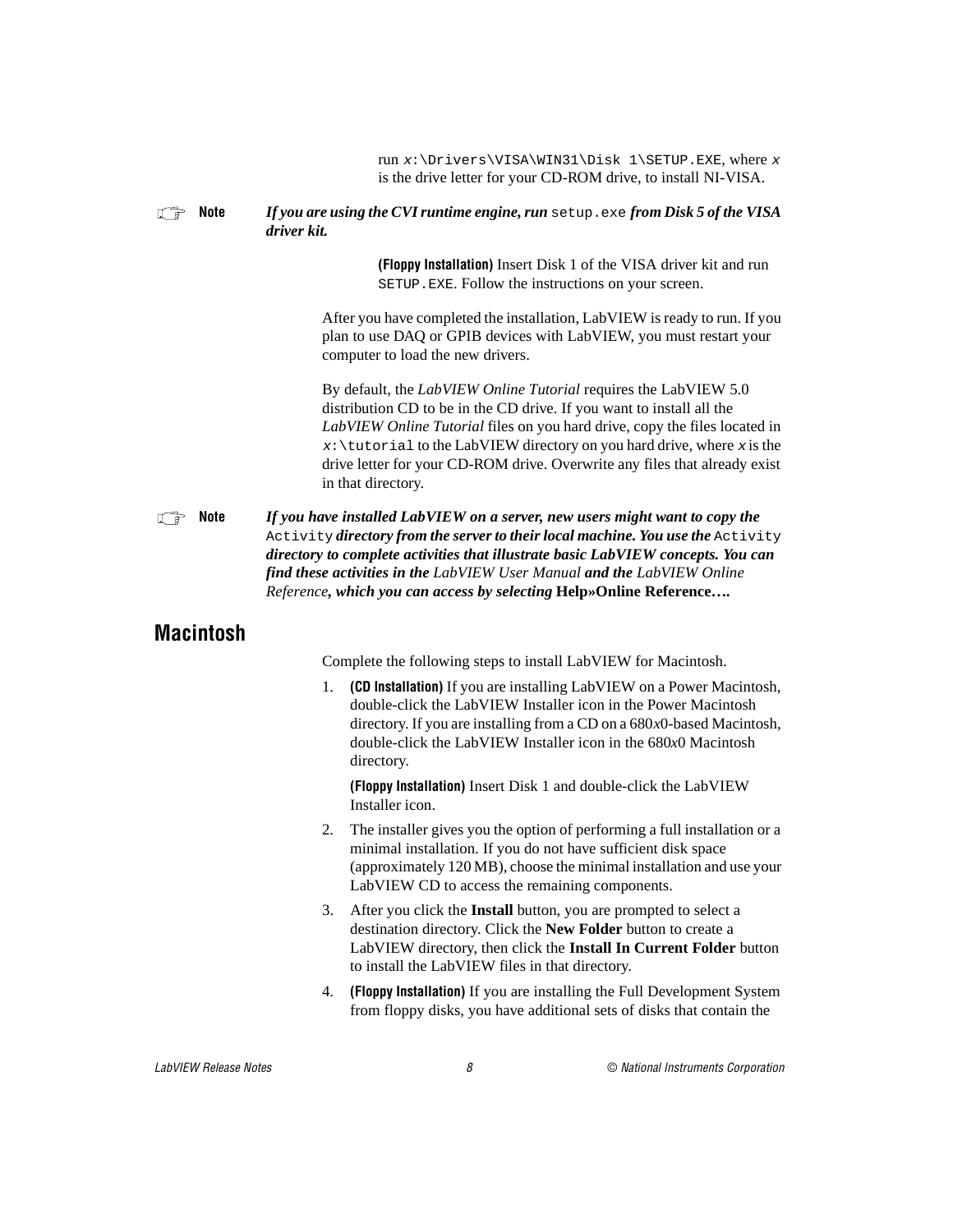VXI library VIs. If you do not need VXI support, you can ignore this set of disks. The first disk of this set contains an installer for these VIs. The installer, VXI Library, is similar to the LabVIEW installer. Insert Disk 1 of the VXI VI disks and double-click the installer icon.

After you have completed the installation, LabVIEW is ready to run. If you plan to use DAQ or GPIB devices with LabVIEW, you must restart your computer to load the new drivers.

#### <span id="page-8-0"></span>**UNIX**

Complete the following steps to install LabVIEW for UNIX.

## **Solaris 1**

- 1. To enable superuser privileges, type su root and enter the root password.
- 2. If the directory /cdrom does not exist, type the following command: mkdir /cdrom
- 3. Mount the LabVIEW CD and type the following command: mount -rt hsfs /dev/sr0 /cdrom
- 4. To change to the installation directory, type cd /cdrom/solaris1
- 5. To run the installation script, type the following command: ./INSTALL
- 6. Follow the instructions on your screen.

# **Solaris 2**

- 1. To enable superuser privileges, type su root and enter the root password.
- 2. Insert the LabVIEW CD. On Solaris 2.*x*, the CD automatically mounts as soon as the CD is inserted into the drive. If this feature is disabled on your workstation, you must mount the CD by typing the following command:

mount -o ro -F hsfs /dev/dsk/c0t6d0s2 /cdrom

3. If your CD was mounted automatically, type the following command:

pkgadd -d /cdrom/cdrom0/solaris2

If you used the mount command in step 2, type the following command:

pkgadd -d /cdrom/solaris2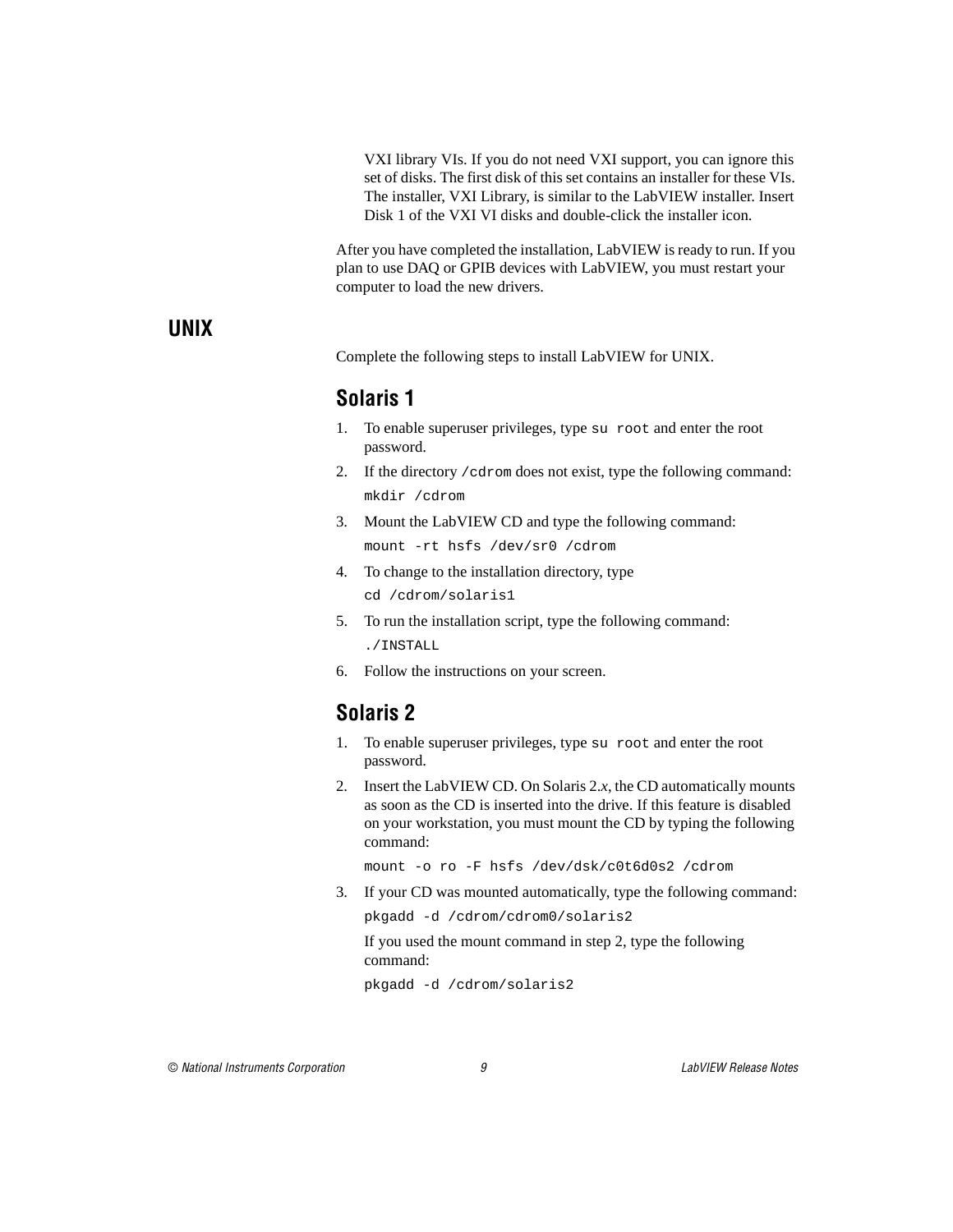- 4. See the README file in /cdrom/cdrom0/solaris2 or /cdrom/solaris2 for instructions on custom installation or other additional information.
- 5. Follow the instructions on your screen.

### **HP-UX**

- 1. To enable superuser privileges, type su root and enter the root password.
- 2. Mount the LabVIEW CD on the /cdrom directory with the SAM system administration utility.
- 3. To change to the installation directory, type the following command: cd /cdrom/HP-UX
- 4. To run the installation script, type the following command: ./INSTALL
- 5. Follow the instructions on your screen.

# **PowerMAX**

- 1. Insert the 4 mm DAT tape into the tape drive.
- 2. To create the directory in which you will install LabVIEW, type the following command:

mkdir /opt/lv50

- 3. To change to the new directory, type the following command: cd /opt/lv50
- 4. Extract the files from the tape by typing the following command: tar xv
- 5. To run the installation script, type the following command: ./INSTALL
- 6. Follow the instructions on your screen.

After you have installed LabVIEW completely, it is ready to run.

**Note** *The LabVIEW User Manual and the LabVIEW Online Reference, which you can access by selecting* **Help»Online Reference…***, provide activities that illustrate basic LabVIEW concepts. If you want to complete these activities, copy the*  Activity *directory from the* LabVIEW *directory to your home directory.* 

#### **Note** *The LabVIEW documentation set, including the Code Interface Reference Manual and the VXI VI Reference Manual, is available in Portable Document Format (PDF) on the LabVIEW CD in the* manuals *directory. You can copy this directory*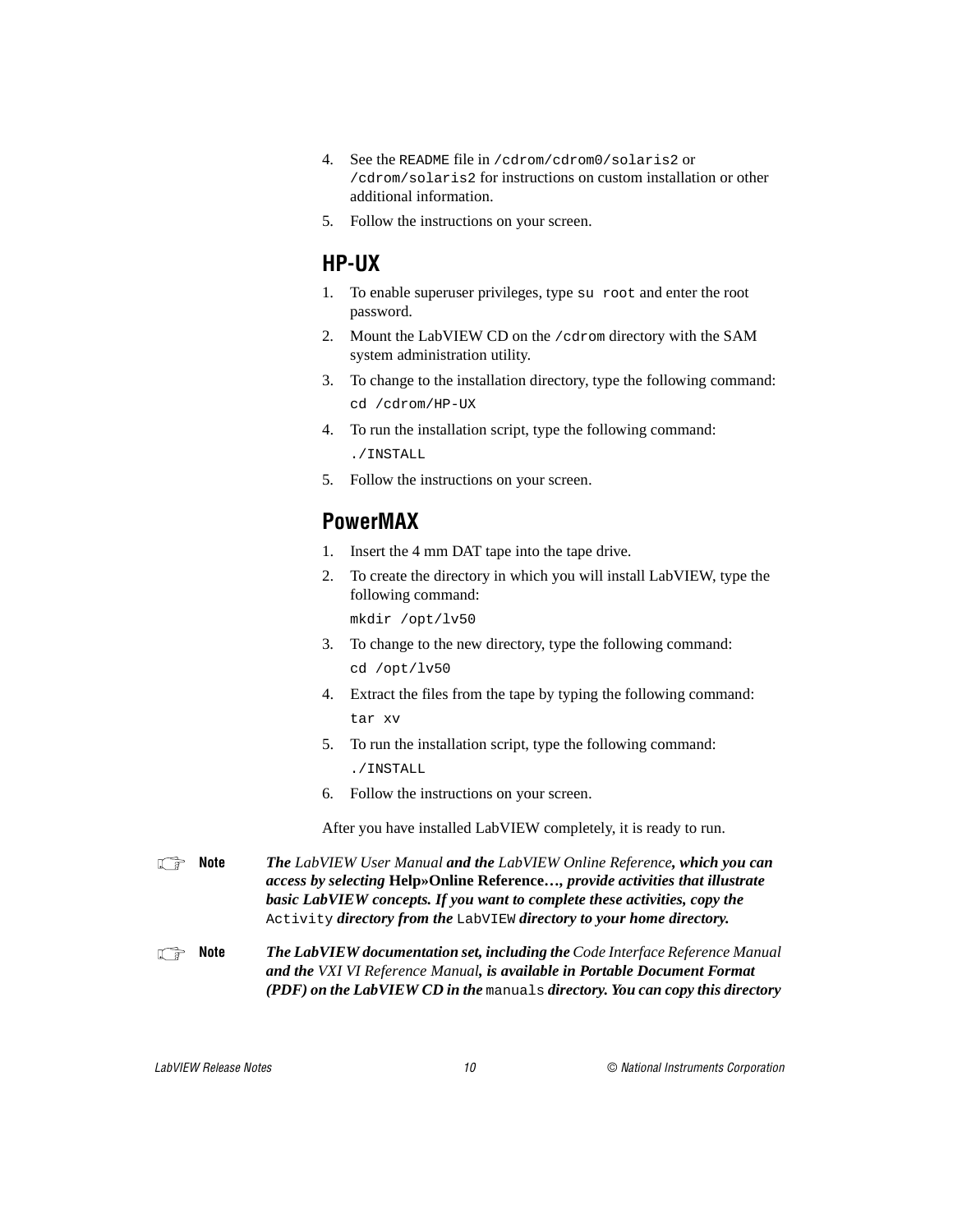*or selected PDF files to the* LabVIEW\manuals *directory on your hard drive. You must have Adobe Acrobat Reader 3.0 or later installed to view these files.*

<span id="page-10-1"></span><span id="page-10-0"></span>**Note** *If you are upgrading from a previous version of LabVIEW, read the LabVIEW Upgrade Notes. If you have one of the add-on packages, such as the LabVIEW Test Executive or the Picture Control Toolkit, consider installing those files at this time.*

# **Data Acquisition and GPIB Installation Notes**

All National Instruments GPIB interfaces and DAQ devices come with the drivers and other software you need to use them. LabVIEW also comes with the drivers and other software you need to use National Instruments hardware. While the drivers included with LabVIEW are the same NI-488.2 and NI-DAQ drivers National Instruments includes with its GPIB and DAQ hardware, the version numbers might differ. Always use the driver with the higher version number. You can determine which version of NI-DAQ you are using with LabVIEW by running the Get Device Information VI. If you already own a device with a version of NI-DAQ earlier than 5.0, do not install that driver.

You must configure your DAQ hardware before you can use the LabVIEW DAQ VIs. To configure your DAQ hardware, you need to run the NI-DAQ Configuration Utility. For more information about how to configure your DAQ hardware with the NI-DAQ Configuration Utility, refer to the Help files installed with LabVIEW.

#### **Windows**

When you install LabVIEW, the installer places the application and most of the related files in a directory you specify. The default name of this directory is LABVIEW. If you install DAQ or GPIB VIs, the installer places additional files, described in the following sections.

**(Windows 95/NT)** Use the NI-DAQ Configuration Utility, which you launch by clicking the **Start** button and choosing **Programs**»**LabVIEW**» **NI-DAQ Configuration Utility**.

For information about how to configure your particular DAQ device, refer to the NI-DAQ Configuration Help file. To view this Help file, click the **Start** button and select **Programs»LabVIEW»NI-DAQ Configuration Help**. Follow the links for configuring the devices you have.

You can find further information about the NI-DAQ driver in the NI-DAQ Read Me File. To view this file, click the **Start** button and select **Programs**»**LabVIEW**»**NI-DAQ Read Me File**.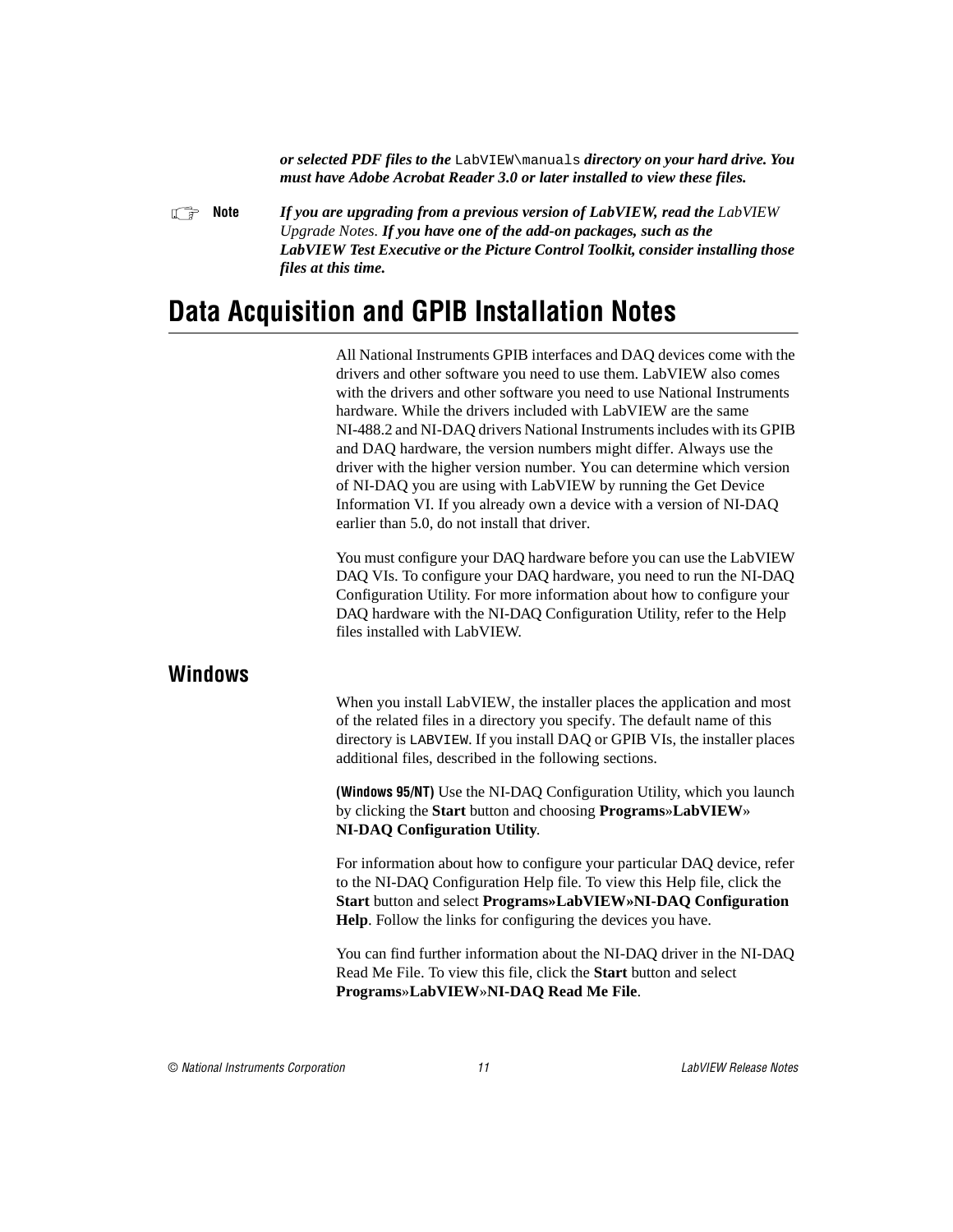<span id="page-11-0"></span>

|           | (Windows 3.1) Run NICFG16. EXE, found in the Windows SYSTEM                                                                                                                                                                                                                                                                                                |  |  |
|-----------|------------------------------------------------------------------------------------------------------------------------------------------------------------------------------------------------------------------------------------------------------------------------------------------------------------------------------------------------------------|--|--|
|           | directory. For instructions about how to configure your particular DAQ                                                                                                                                                                                                                                                                                     |  |  |
|           | device, refer to the NI-DAQ Configuration Help file, NIDAQCFG. HLP. To                                                                                                                                                                                                                                                                                     |  |  |
|           | view this Help file, go to $x:\1\text{Prooframs\}_{\text{EWI}}$                                                                                                                                                                                                                                                                                            |  |  |
|           | $NI$ -DAQAQCFG.HLP, where x is the directory in which you installed                                                                                                                                                                                                                                                                                        |  |  |
|           | LabVIEW. Follow the links for configuring the devices you have.                                                                                                                                                                                                                                                                                            |  |  |
|           | For more information about the NI-DAQ driver, see the README. WRI text<br>file in the LABVIEW directory.                                                                                                                                                                                                                                                   |  |  |
|           | <b>(Windows 3.1)</b> You can use the GPIB driver that came with your device. The<br>LabVIEW CD comes with the latest version of our Windows 3.1 drivers,<br>which is found in the drivers directory.                                                                                                                                                       |  |  |
| Macintosh |                                                                                                                                                                                                                                                                                                                                                            |  |  |
|           | The LabVIEW installation program installs two control panels and an<br>extension in your system folder. NI-GPIB contains the driver code that<br>communicates with your GPIB devices. NI-DAQ contains driver code that<br>communicates with your DAQ devices. The NI-DMA/DSP extension<br>contains DSP and DMA drivers used by DAQ, GPIB, and DSP drivers. |  |  |

# **GPIB and VXI Installation Notes for Sun**

The LabVIEW installer prompts you to choose the NI-488.2M drivers for the GPIB hardware you are using (SB-GPIB-TNT, GPIB-ENET, or GPIB-SCSI-A). The installer then installs that driver for you. The only exception is the Solaris 1 NI-488.2M driver for the GPIB-SCSI-A, which you must install separately.

If you have a GPIB-SCSI-A, follow the installation instructions in the documentation that came with your original GPIB-SCSI-A hardware and software kit, including the *Getting Started with Your GPIB-SCSI-A and the NI-488.2M Software for the Sun SPARCstation* manual.

**Note** *LabVIEW does not work with the GPIB-1014 series (VME) devices or the original GPIB-SCSI box. It does work with the newer GPIB-SCSI-A box.*

> The VXI device drivers for Solaris 1.*x* and 2.*x* are included on floppy disks with the LabVIEW for Sun VXI Upgrade and with the VXI/VME-SB2020 kit. A VXI device driver must be installed on your system to perform VXIbus operations from LabVIEW. Install the appropriate device driver (Solaris 1.*x* or Solaris 2.*x*) before beginning development. To install the VXI device driver, refer to the *Getting Started with Your VXISB2020 and the NI-VXI Software for Solaris* manual.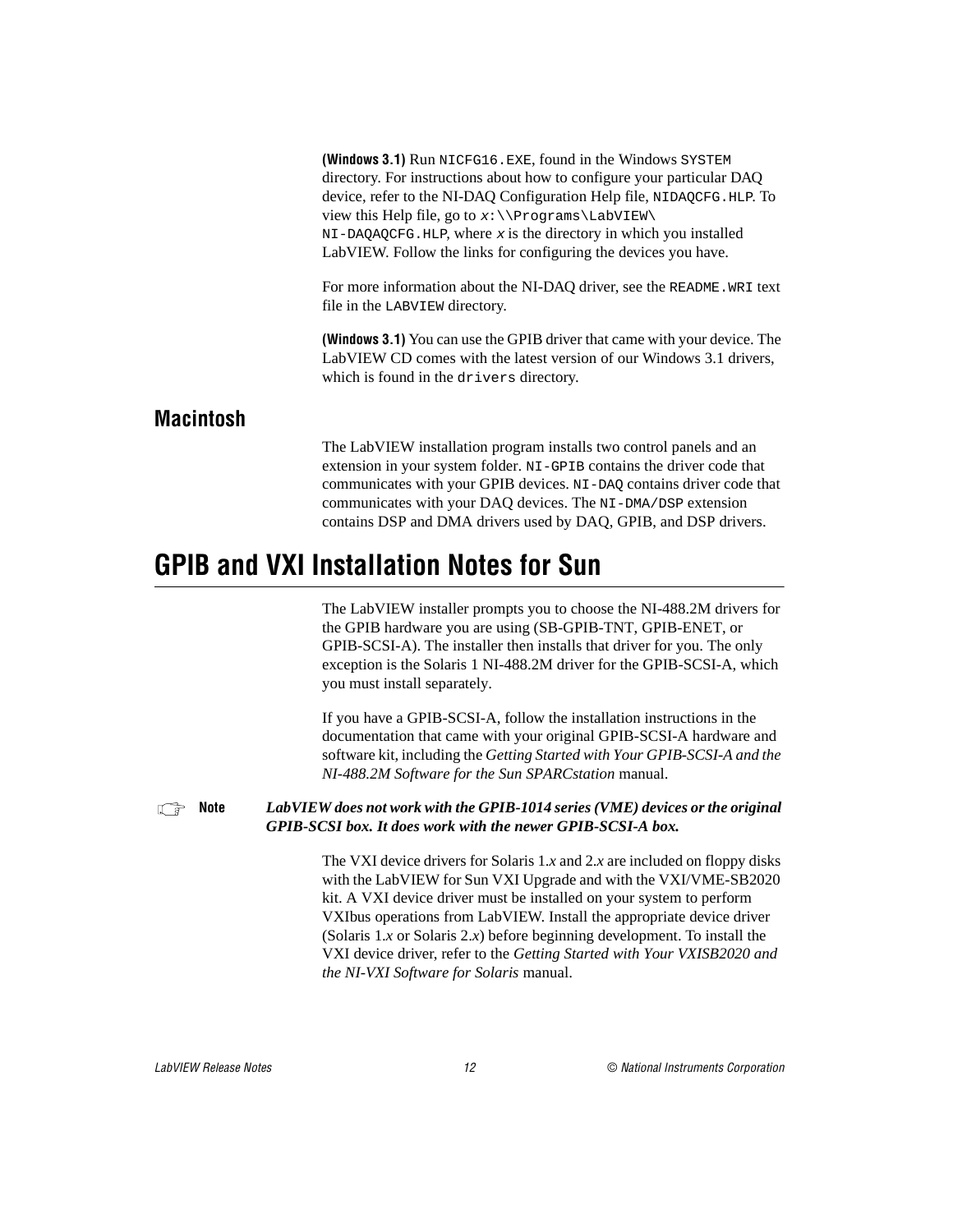<span id="page-12-0"></span>**Note** *National Instruments periodically updates drivers for GPIB and VXI. If you add N new GPIB or VXI hardware for use with LabVIEW, the included drivers might supersede those sent with LabVIEW. Compare the version numbers and use the driver with the higher number.*

# **Where to Go from Here**

The following resources can help get started with LabVIEW 5.0 quickly.

If you are a new LabVIEW user, see the *LabVIEW QuickStart Guide* to learn how to begin programming with LabVIEW. The exercises in this manual guide you through the basic steps of building and debugging a LabVIEW application.

**(Windows)** For an introduction to the LabVIEW environment, complete the exercises in the *LabVIEW Online Tutorial*. Launch the tutorial by clicking **LabVIEW Tutorial** in the LabVIEW dialog box.

**Note** *To access the LabVIEW dialog box, either launch LabVIEW or close all open LabVIEW VIs if you already are running LabVIEW.*

### **Examples and Solutions for Your LabVIEW Programs**

**(Windows and Macintosh)** If you are using data acquisition (DAQ) or instrument I/O and want to find examples or generate solutions for your LabVIEW programs, launch the DAQ Solution Wizard by clicking **Solution Wizard** in the LabVIEW dialog box. For more information about the Solution Wizard, see the Chapter 3, *Data Acquisition*, and Chapter 4, *Instrumentation*, of the *LabVIEW QuickStart Guide*.

**(Windows)** To find any other type of example, open the Search Examples Help file by clicking **Search Examples** in the LabVIEW dialog box.

**(Macintosh and UNIX)** The examples directory contains a VI named readme.vi. With this VI, you can find the available examples. When you select a VI, you can see the documentation that was entered for that VI by choosing **Window»Show VI Info...**. To open a VI, choose **File»Open...**.

### **Additional Resources**

**Note** *The LabVIEW documentation set, including the Code Interface Reference Manual and the VXI VI Reference Manual, is available in Portable Document Format (PDF) on the LabVIEW CD in the* manuals *directory. You can copy this directory or selected PDF files to the* LabVIEW\manuals *directory on your hard drive. You must have Adobe Acrobat Reader 3.0 or later installed to view these files.*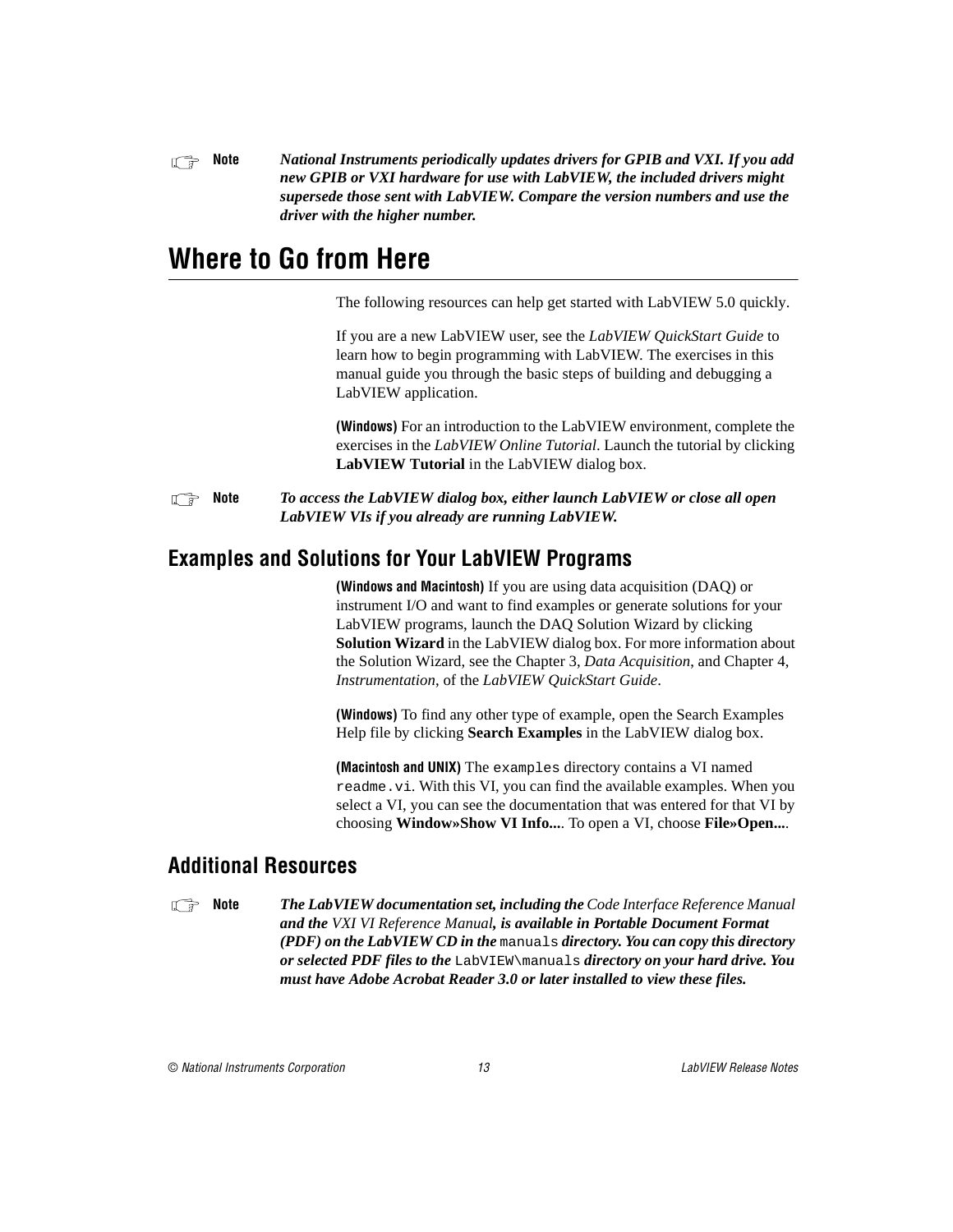<span id="page-13-0"></span>**(Windows and Macintosh)** If you need to perform data acquisition, read the *LabVIEW Data Acquisition Basics Manual,* which contains important information about using the DAQ VIs and examples you can find in LabVIEW. For reference information about a particular DAQ VI, refer to the *LabVIEW Function and VI Reference Manual* and the *LabVIEW Online Reference*, which you can access by selecting **Help»Online Reference…**. The *New Features in LabVIEW 5.0* section in the *LabVIEW Upgrade Notes* also contains information about new features and changes in DAQ VIs.

The DAQ examples folder contains a VI library named RUN\_ME.LLB that has a Getting Started example VI for analog input, analog output, digital I/O, and counters. The RUN\_ME.LLB examples provide an excellent starting place for data acquisition.

# **Differences between LabVIEW for Windows 3.1, Windows 95, and Windows NT**

LabVIEW is very similar on all three Windows operating systems. Unless your application calls code interface nodes (CINs) or dynamic link libraries (DLLs), uses ActiveX, or communicates with hardware that is not supported by one of the operating systems, you can transfer VIs to other operating systems without any problems or having to make any modifications. The following sections describe the differences between the operating systems.

#### **File Names**

LabVIEW for Windows 95/NT supports long filenames. In addition to the Virtual File Allocation Table (VFAT) file system, LabVIEW for Windows NT also supports the NT File System (NTFS). Windows 3.1 only supports filenames with eight characters plus an optional three characters for the extension. If you use Windows 3.1 or need to transfer files to Windows 3.1, you should use VI libraries (LLBs), a type of LabVIEW file that can contain multiple VIs inside of it. This capability of LLBs enables you to use long names for your VIs even on Windows 3.1.

#### **Code Interface Nodes**

LabVIEW supports the creation of code interface nodes (CINs) on all three operating systems. However, on Windows 3.1 you are limited to creating CINs using the Watcom/C compiler. Watcom/C is the only compiler that can create the kind of 32-bit code LabVIEW supports in Windows 3.1. Windows 3.1 cannot load CINs from Windows 95/NT unless the CINs were created using Watcom.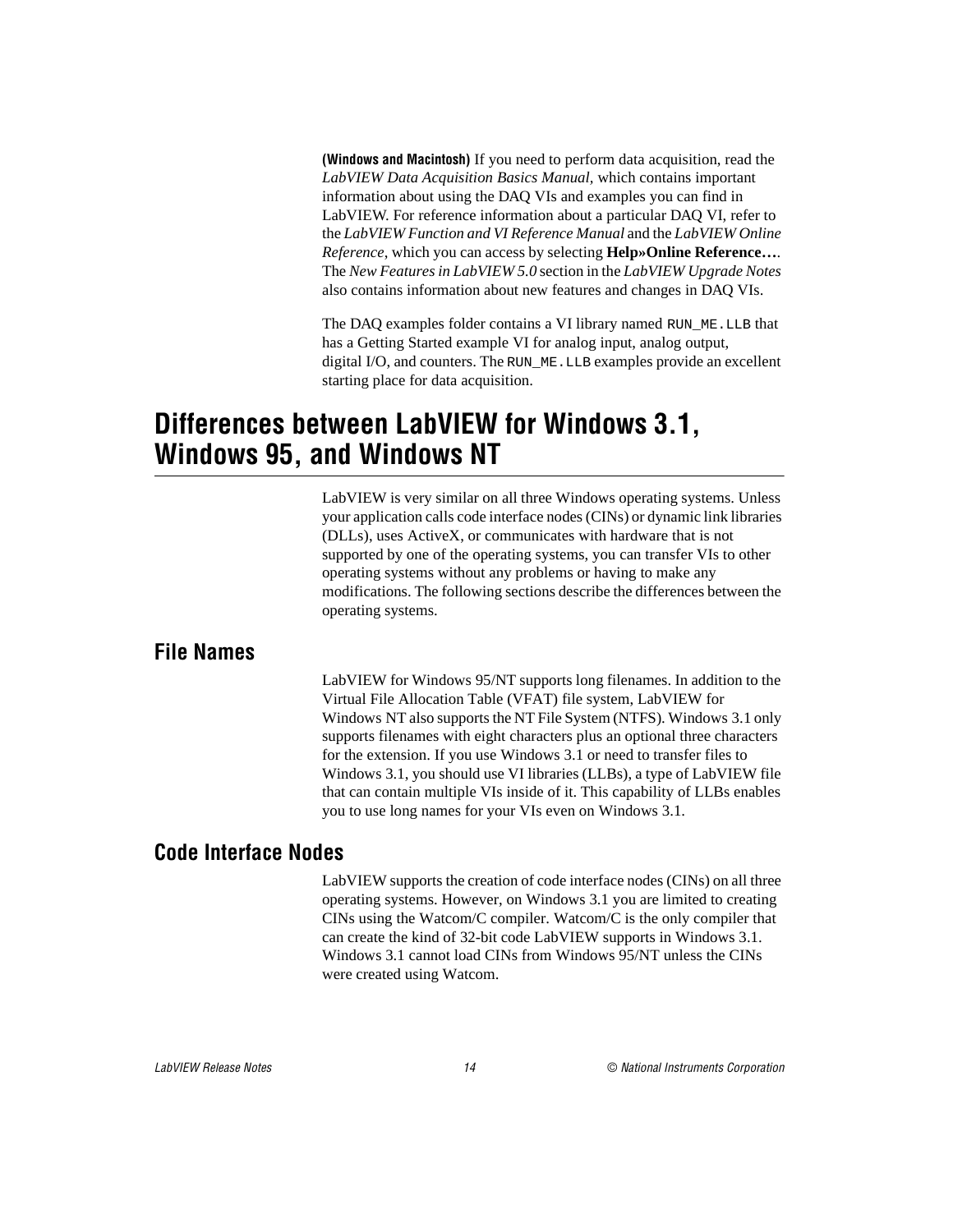Windows 95/NT supports CINs created using Visual C++, the Win32 SDK Microsoft C command line compiler (CL386.exe), and Symantec C. Those CINs are not limited in that they can call DLLs and system calls. In addition, Windows 95/NT has backward support for Watcom CINs designed for Windows 3.1, but Windows 95/NT cannot support Watcom CINs that make system calls, load DLLs, or perform low-level register based I/O.

#### <span id="page-14-0"></span>**Dynamic Link Libraries**

LabVIEW for Windows 3.1 can call 16-bit dynamic link libraries (DLLs). LabVIEW for Windows 95/NT is a Win32 application and can call only 32-bit DLLs. If you have existing 16-bit Windows 3.1 DLLs that you want to call on Windows 95/NT, you must recompile them to be 32-bit or obtain new versions. If you cannot find a new version of a DLL, it is possible on Windows 95 to write a 32-bit DLL (called a *thunking* DLL) that you can use to call a 16-bit DLL; however, writing this DLL is a fairly difficult process and National Instruments recommends avoiding this approach if possible.

### **Low-Level Register I/O**

LabVIEW for Windows 3.1/95 has a set of VIs named In Port and Out Port that you can use to read or write hardware registers. Windows NT applications cannot manipulate hardware directly. If you need to communicate with a hardware device in Windows NT, you must write a Windows NT driver.

### **ActiveX and Drag and Drop**

Drag and Drop and ActiveX Automation functions are supported only on Windows 95/NT. The ActiveX Automation functions enable you to call ActiveX interfaces in other applications, such as Excel. In addition, LabVIEW can act as an ActiveX server.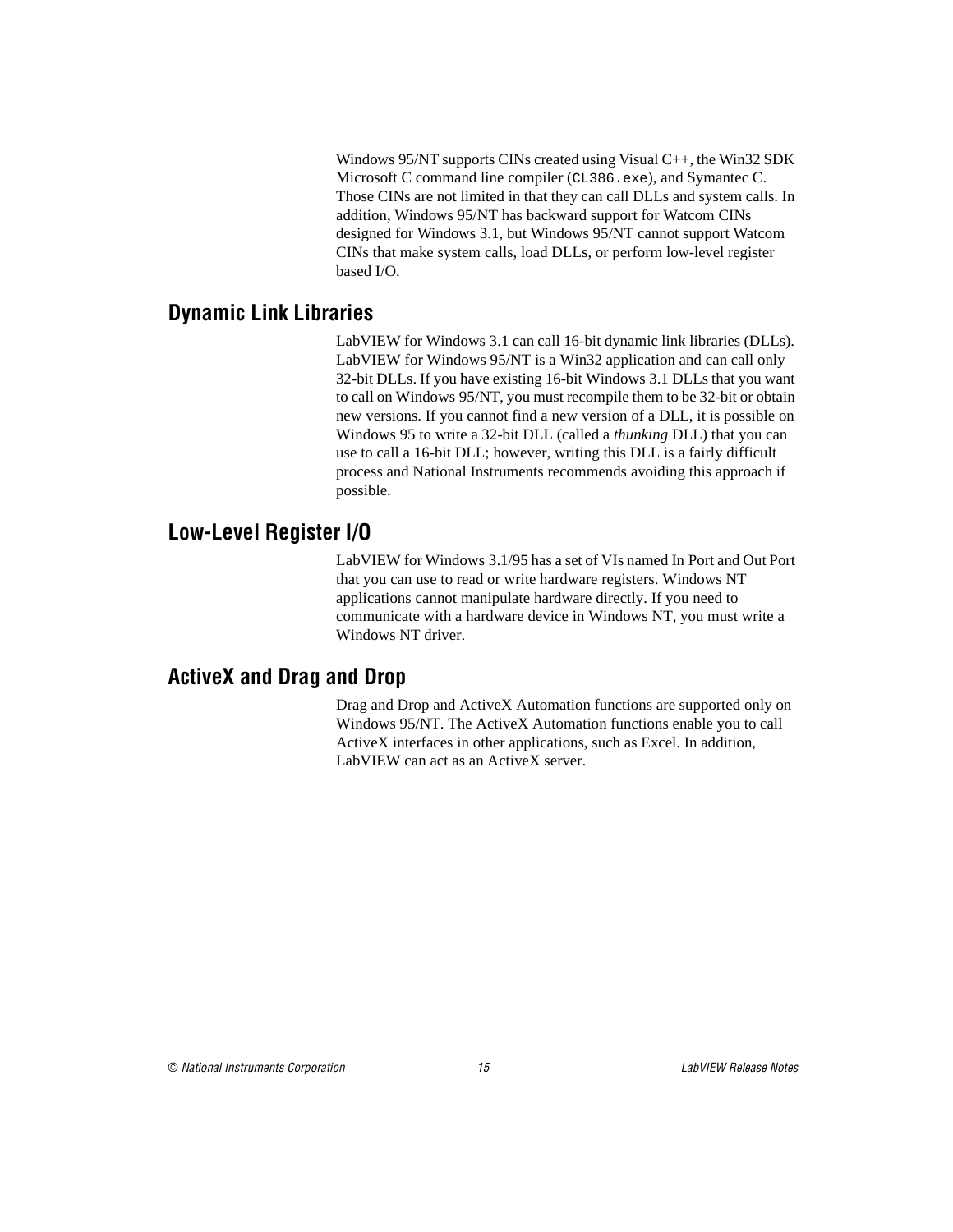# <span id="page-15-0"></span>**Common LabVIEW Launch Errors on UNIX**

The following table lists common errors that might occur when you launch LabVIEW for UNIX. See the *[Required System Configuration](#page-2-1)* section of these release notes for more information about solving these and other installation problems.

| <b>Error Message/Description</b>                                     | <b>Probable Cause/Solution</b>                                                                                                                                                                                                                     |  |
|----------------------------------------------------------------------|----------------------------------------------------------------------------------------------------------------------------------------------------------------------------------------------------------------------------------------------------|--|
| Xlib: connection to :0.0<br>refused by server                        | <b>Probable Cause</b> —Trying to run LabVIEW as a user who does<br>not have permission to open a window on the display server.<br>Typically seen after running the su command to temporarily<br>become a different user, such as root (superuser). |  |
| client is not authorized<br>to connect to server                     |                                                                                                                                                                                                                                                    |  |
| internal error during<br>connection authorization<br>check           | <b>Solution</b> —Exit the su command and launch LabVIEW as the<br>login user.                                                                                                                                                                      |  |
| "Executable version<br>doesn't match resource<br>$f \in \mathcal{A}$ | <b>Probable Cause</b> —Version of LabVIEW executable does not<br>match version of labyiew.rsc.<br>Solution—Verify that the appResFilePath parameter in the<br>configuration file correctly sets the path to the labview.rsc<br>file.               |  |

# **Configuring LabVIEW Windows on UNIX**

This section describes procedures for configuring LabVIEW windows on UNIX operating systems.

## **Configuring LabVIEW with the Tab Window Manager**

If you use the Tab Window Manger (twm), you can change environment settings so that twm interacts better with LabVIEW. With twm, you cannot close the floating palette menus in LabVIEW if these windows do not have title bars. To correct this problem, add the following line to your .twmrc file in your home directory:

DecorateTransients

This line adds title bars to the floating windows so you can close them.

### **Configuring LabVIEW with the HP VUE Window Manager**

If you use the HP VUE Window Manager (vuewm), you can change environment settings so that vuewm interacts better with LabVIEW. By default, vuewm does not incorporate the window position requests of an application. This behavior causes LabVIEW windows, such as the Panel,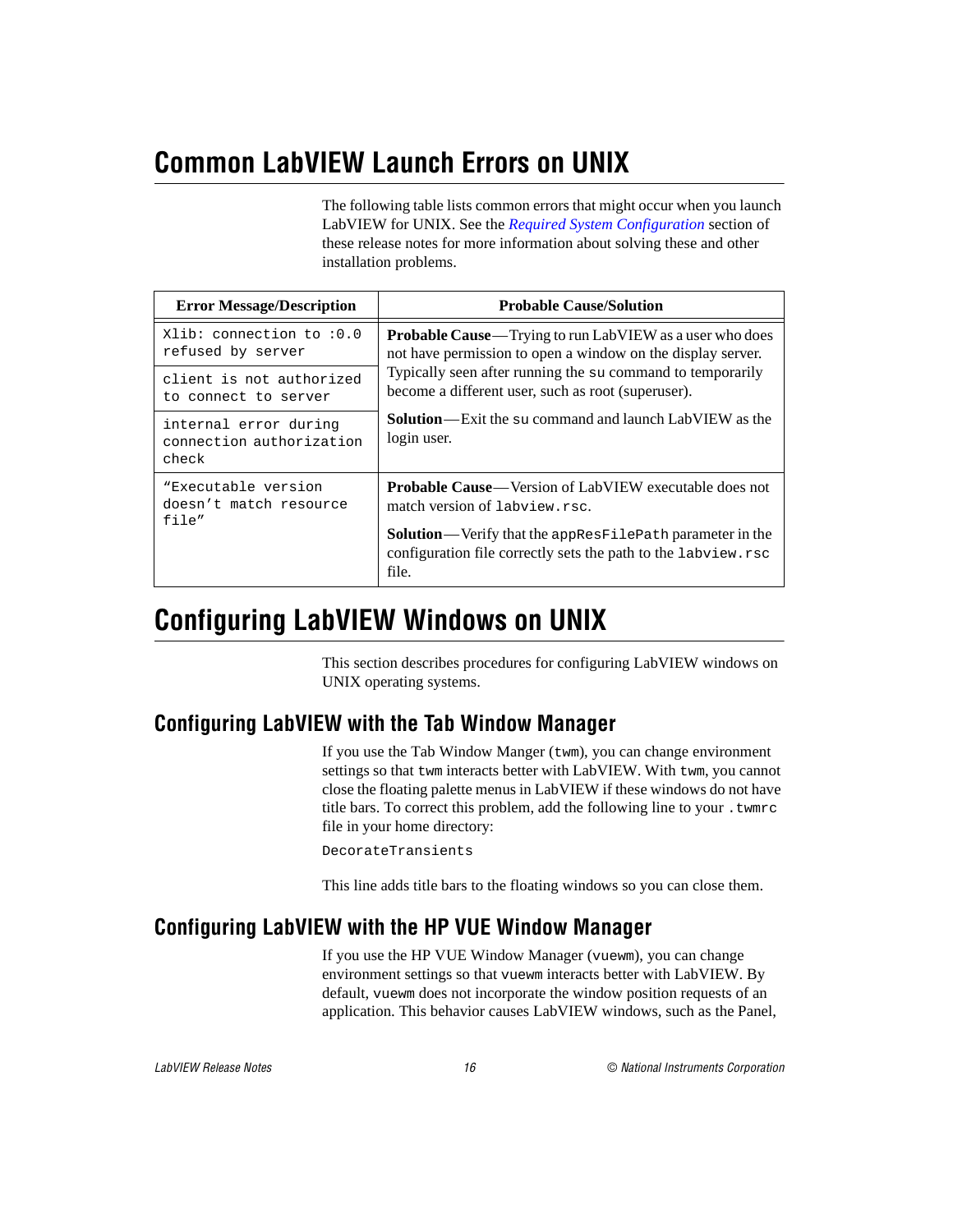Diagram, Help, and file dialog windows, to not appear in consistent locations on your screen. To change the vuewm behavior, use the xrdb command to set two vuewm settings:

```
Vuewm.clientAutoPlace: False
Vuewm.positionIsFrame: False
```
To add the two entries, you also can edit the following files manually:

\$HOME/.vue/sessions/home/vue.resources

\$HOME/.vue/sessions/current/vue.resources

### <span id="page-16-0"></span>**Configuring LabVIEW with the Motif Window Manager**

If you use the Motif Window Manager (mwm), you can change environment settings so that mwm interacts better with LabVIEW. By default, mwm does not incorporate the window position requests of an application. This behavior causes LabVIEW windows, such as the Panel, Diagram, Help, and file dialog windows, to not appear in consistent locations on your screen. To change the behavior of mwm, use the xrdb command to set two mwm settings:

mwm.clientAutoPlace: False mwm.positionIsFrame: False

To add the two entries, you also can edit the following file manually: \$HOME/.Xdefaults

# **Notice to Sun SPARCstation 5 Users**

A bug exists in some early revisions of the SPARCstation 5. This bug can cause LabVIEW and other programs to hang the system when executing certain floating-point operations. When this condition occurs, you must physically reset the computer to recover. The problem exists in the firmware of the computer and can occur when running SunOS 4.1.3\_U1, SunOS 4.1.4, and Solaris 2.*x*.

```
Note This bug has been reported only on early revisions of the 70 MHz and 85 MHz
              SPARCstation 5.
```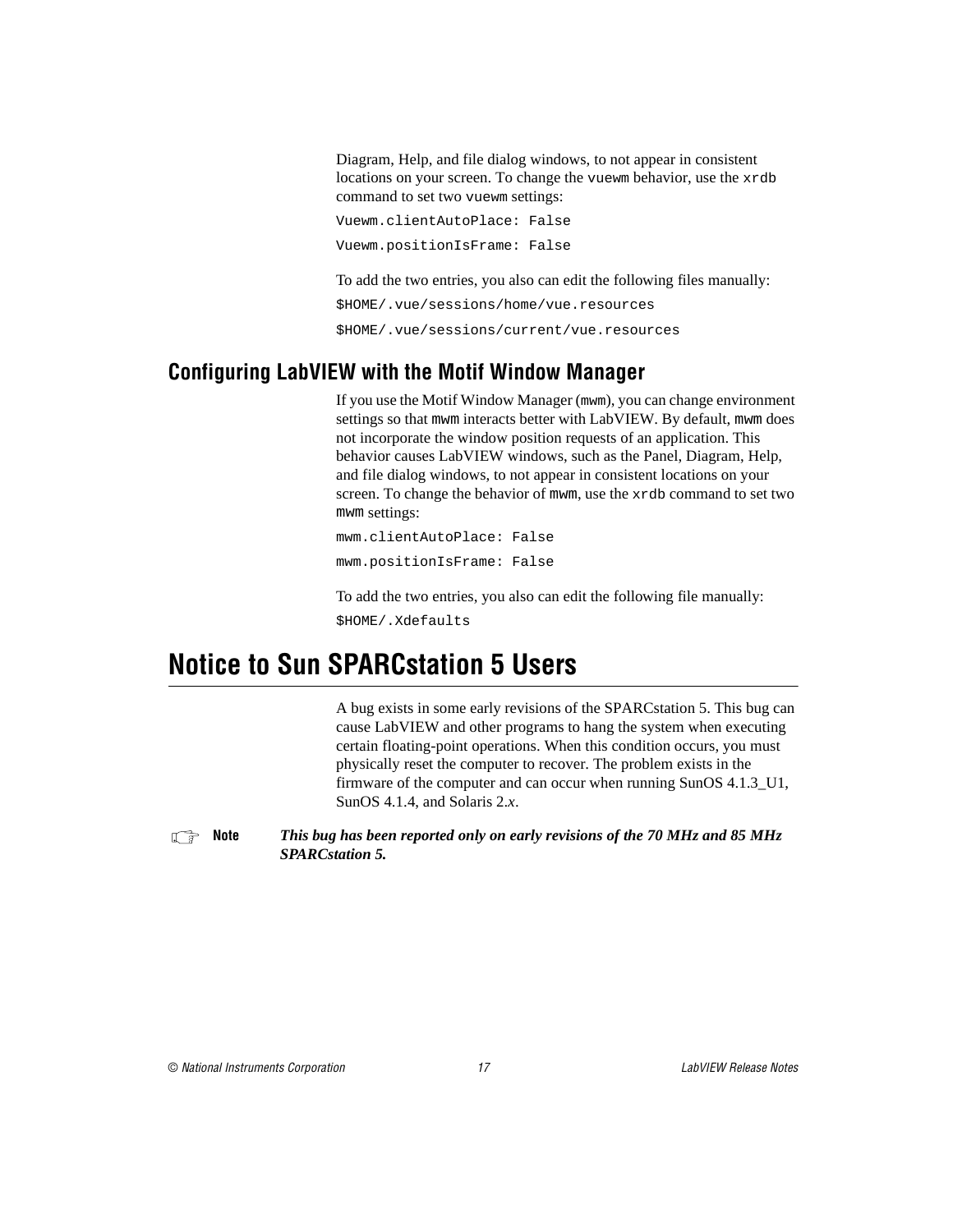To determine whether your SPARCstation 5 is affected, perform the following steps.

# $\overline{\mathbf{1}}$

#### **Caution** *Following these steps temporarily interrupts the operation of your computer, so you should warn anyone who might be using your computer remotely.*

- 1. From your SPARCstation 5 console, hold down the <Stop/L1> key (located near the upper left corner of your keyboard) and press the <A> key to break into the PROM monitor.
- 2. You see one of the following two prompts:

```
Type b (boot), c (continue), or n (new command mode)>
```

```
Type 'go' to resume ok
```
In the first case, select n to go to new command mode, where you see an ok prompt. If you already have an ok prompt, skip to step 3.

3. At the ok prompt, type

module-info

You then see information similar to the following lines:

CPU FMI,MB86904 Rev. 2.5 : 70.0 MHz

SBus (Divide By 3) : 23.3 MHz

4. Type go to exit the monitor and resume operation of your system.

If your CPU Revision number (2.5 in this example) is earlier than 3.2, *and* your CPU clock speed (70.0 MHz in this example) is less than 110 MHz, then your computer has this problem. Contact Sun and ask to have your CPU firmware upgraded to swift\_pg 3.2 or later. (Swift is the code name used by Sun for the SPARCstation 5 firmware.) The Sun Bug ID number for this problem is 1151654.

If you have a SPARCstation 5 with this bug, National Instruments strongly recommends upgrading your firmware.

**Note** *This problem can affect programs other than LabVIEW. Notably, the GNU C compiler also can produce code that hangs your system in versions prior to 2.6.0.*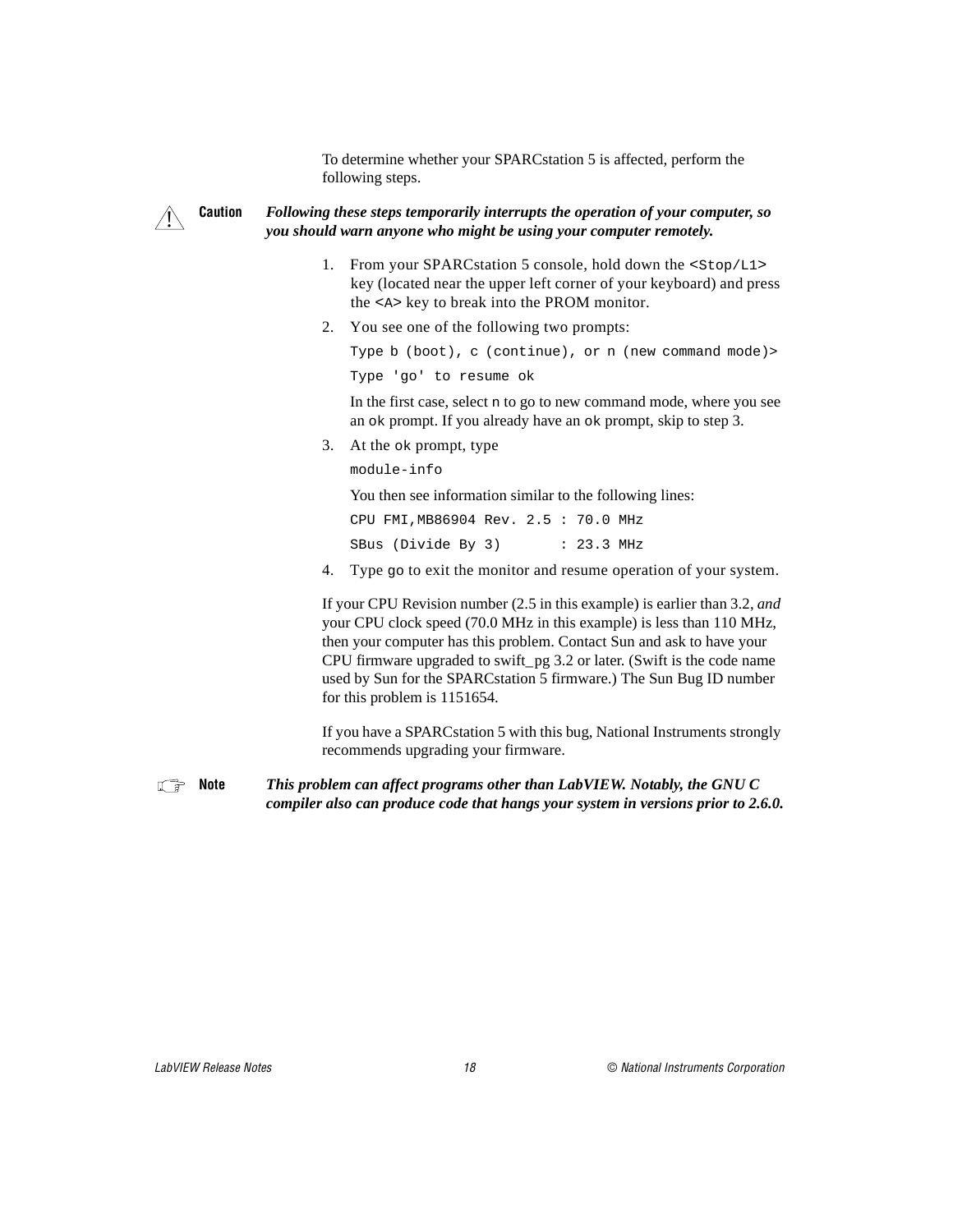# <span id="page-18-0"></span>**Notice to HP-UX Users**

By default, HP workstations limit the size of a process such as LabVIEW to 64 MB. You can change this setting by adjusting a kernel configuration parameter that limits the amount of data a process can use. To edit this parameter, enable superuser privileges by typing su root and entering the root password. Use the SAM system administration utility to view the list of kernel configuration parameters. Change the value of the maximum data segment size in bytes parameter to a larger value. If you need to rebuild the kernel and reboot for changes to take effect, the SAM utility guides you through this process.

# **Notice to Concurrent PowerMAX Users**

Attempting to use 7-bit data with the LabVIEW Serial VIs might crash your machine because the operating system only supports 8-bit characters.

Although you can select the hardware flow control option for the LabVIEW Serial VIs, serial-line hardware flow control is not supported by the operating system and therefore does not work.

# **Manual Clarifications and Additions**

This section contains information that was not included in the LabVIEW documentation as well as corrections to the LabVIEW manuals. For information about new features in this version of LabVIEW, see the *LabVIEW Upgrade Notes*.

# **Multithreading**

**Color of Code Interface and Call Library Function Nodes**— In LabVIEW 5.0, the color of a code interface node (CIN) or Call Library Function node on a block diagram changes depending on whether LabVIEW considers it reentrant. If LabVIEW considers a CIN or Call Library Function node reentrant, LabVIEW assigns it the current primitive color (the default is pale yellow). If a CIN or Call Library Function node is not considered reentrant, its color is orange. This color designation exists on all platforms, even if the platform itself is not threaded.

## **ActiveX**

**ole\_lv5container.dll**—The ActiveX Container uses a DLL named ole\_lv5container.dll, which is located in the resource directory. If you build an application that includes ActiveX controls and move it to another machine, you must install this file in the same directory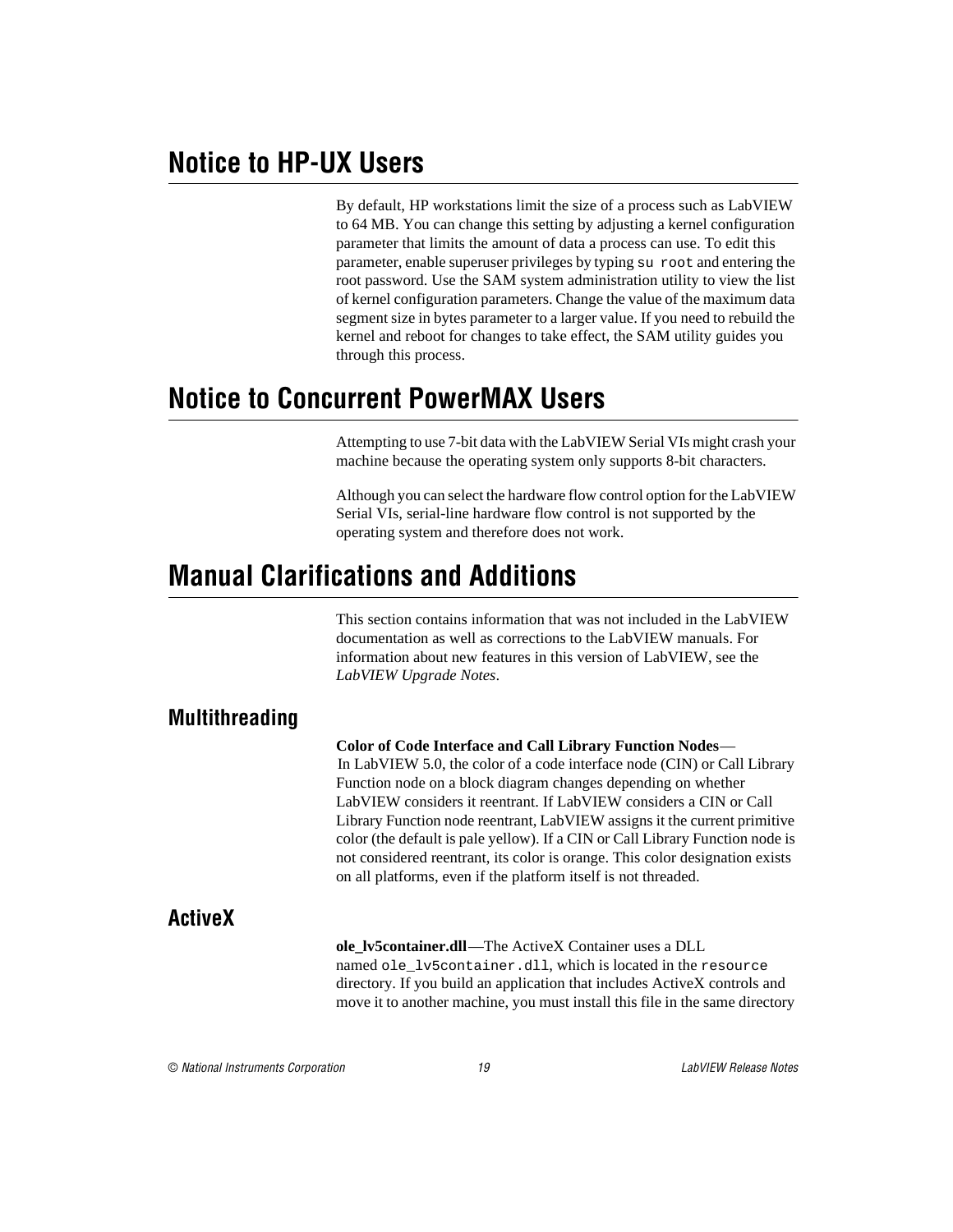as the built application or in the System directory. In the LabVIEW documentation, references to ole\_container.dll should be ole\_lv5container.dll.

**Data Format**—The compatibility VIs for the LabVIEW 4.*x* Automation functions require that you pass flattened data in the LabVIEW 4.*x* format. LabVIEW 5.0 loads your LabVIEW 4.*x* VIs and automatically selects the **Convert 4.x Data** option for the Flatten To String and Unflatten From String functions.

#### <span id="page-19-0"></span>**Instrumentation**

**Signal Generator by Duration VI**—The Signal Generator by Duration VI has been added to the **Analysis»Signal Generation** palette. This VI generates a signal with a shape given by the waveform type: sine, cosine, triangle, square, sawtooth, increasing ramp, or decreasing ramp.

**CVI Function Panel Converter Changes**—The improved CVI Function Panel Converter creates hierarchical text menus so you can find functions quickly. Two new options have been added to the CVI Function Panel Converter. These options are ON by default.

- **Map ViSession type to VISA Session RefNum**—This option specifies that instrument session numbers of type ViSession in the CVI Function Panel are converted to LabVIEW VISA RefNums in the resulting VI. Functions that contain the string \_init in their name automatically register with the VISA refnum; functions that contain \_close in their name automatically close the VISA refnum.
- **Create instr.lib menu mirroring CVI Class Hierarchy** This option specifies that when converting a Function Panel file, a palette menu for the instrument is created in the **Instrument Drivers** menu. This menu is organized hierarchically according to the Function Panel Tree in the . fp file.

#### **General Interface Features**

### **Icon and Text Palettes**

You can display palettes in three modes: Standard, All Icons, or All Text. Choose the palette display mode in the **Edit»Select Palette Set»Display Style** submenu.

In All Icons mode, the **Controls** and **Functions** palettes contain icons that represent options such as controls, indicators, functions, and VIs. These icon palettes are similar to the icon palettes in previous versions of LabVIEW.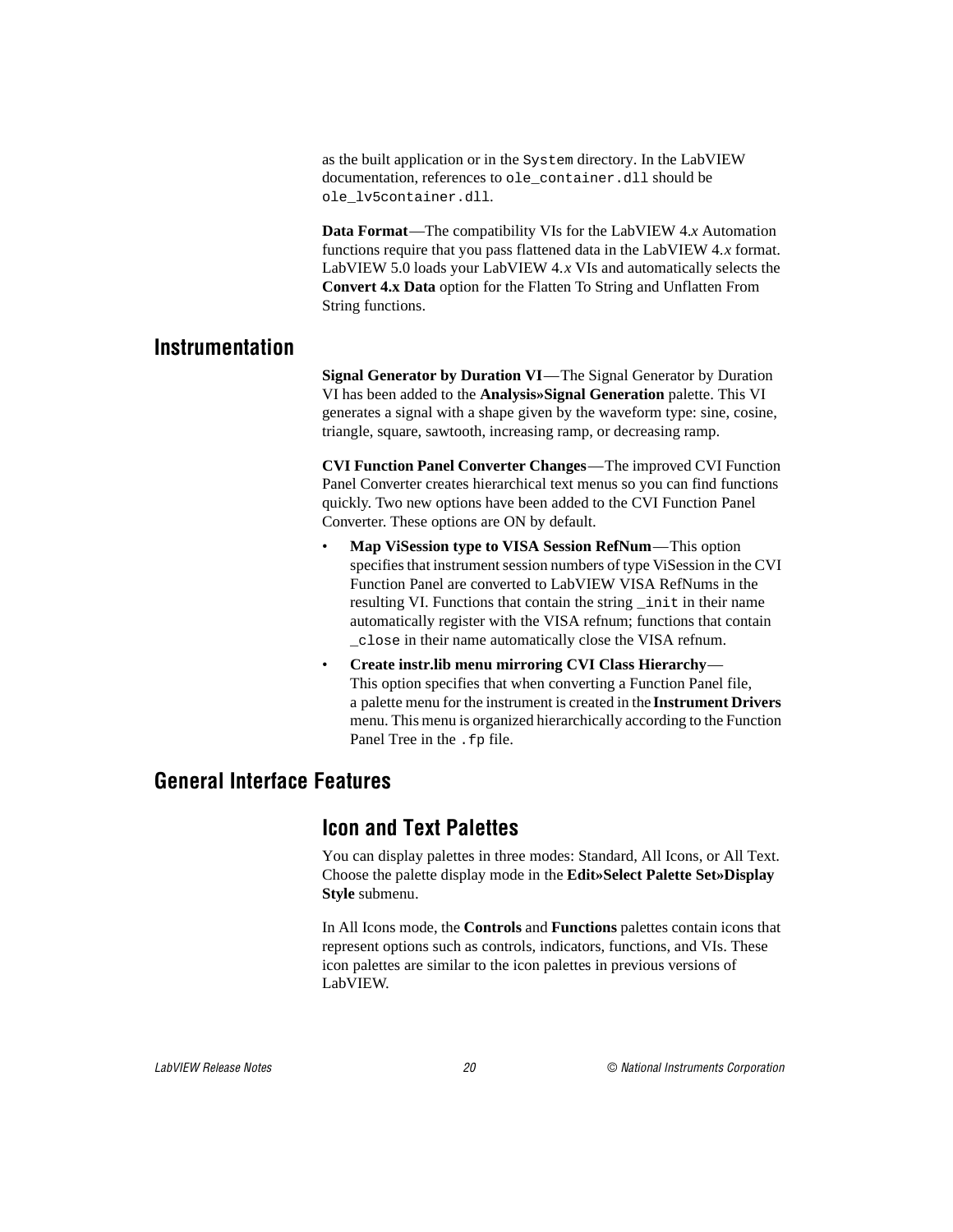In All Text mode, you popup to access the **Controls** or **Functions** palette. These text palettes contain the names of options. Items in text palettes are organized in the same order as in the icon palettes when you read the icon palette row by row, left to right. Empty spaces in the icon palettes are skipped. Unlike icon palettes, you cannot tack down text palettes or subpalettes. In All Text mode, LabVIEW displays text palettes in the **Project** menu and the Find dialog box. In Standard or All Icons mode, LabVIEW displays these palettes as icon palettes.

Standard is the default mode. In Standard mode, all palettes default to icon palettes, but you can edit individual palettes to display them as text palettes.

When you edit a palette by selecting **Edit**»**Edit Control & Function Palettes…**, LabVIEW displays the palettes in All Icons mode. You cannot edit palettes in the other modes because they do not contain as much information (icon palettes have both icons and two-dimensional layout, while text palettes do not). In the editor, you can specify the mode for any palette by popping up and selecting either **Icons** or **Text** from the **Standard Menu View** submenu. The mode you select affects only the menu you are editing.

**Note** *In LabVIEW 5.0, you pop up on palettes or the icon of a submenu so you have a method for changing the settings of the top-level* **Controls** *and* **Functions** *palettes.*

### **File Manager Tool**

The File Manager tool, which you access by choosing **Project»** File Manager..., simplifies copying, renaming, and deleting files within VI libraries (LLBs). You also can use this tool to create new LLBs and directories and convert LLBs to and from directories.

To avoid performing a file operation on a VI already in memory, close all VIs that might be affected before using this tool.

In the File Manager dialog box, shown in the following figure, you can view two locations (directory or LLB) simultaneously. When you select a file, you can copy, rename, or delete it using the corresponding buttons between the two lists. Click **New…** to create a new directory or LLB.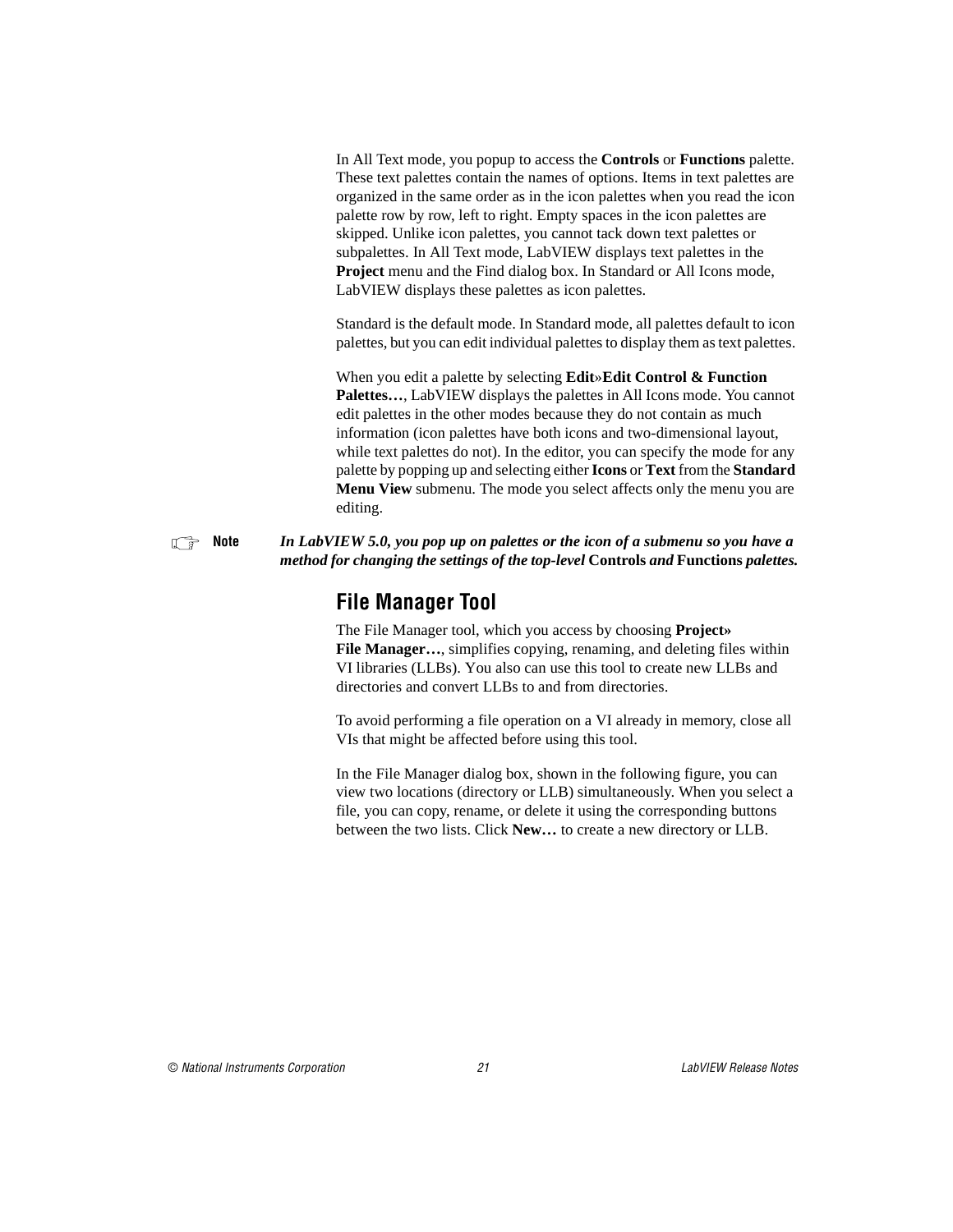

**Figure 1.** File Manager Tool Dialog Box

If you select an LLB, you can click **Convert LLBs to Dirs** to convert it to a directory. If you select a directory and click this button, the tool scans for all LLBs within that directory and gives you the option to convert them to directories. The new directory is created in the same location as the original LLB.

If you assign the new directory a name that differs from that of the original LLB, LabVIEW searches for the files that were within the LLB when calling a VI (even when the name is the same minus the .11b extension). When you convert an LLB to a directory, you have the option to back up the LLB (the  $.11b$  extension changes to  $.11x$ ).

To convert a directory to an LLB, select a directory and click **Convert Dirs to LLBs**.

Click **Check Filenames** to scan a directory or VI library for platform-dependent filenames. The tool scans all filenames for invalid characters  $(\cdot, \setminus, \cdot, \cdot, \cdot, \cdot, \cdot)$  and verifies filenames to be 31 characters or less (a limitation on the Macintosh). The **Check Filenames** option also scans files within LLBs. These files are portable, even if their names contain characters that are invalid on some platforms. By scanning within LLBs, this tool helps you detect potential problems if you move your files out of VI libraries.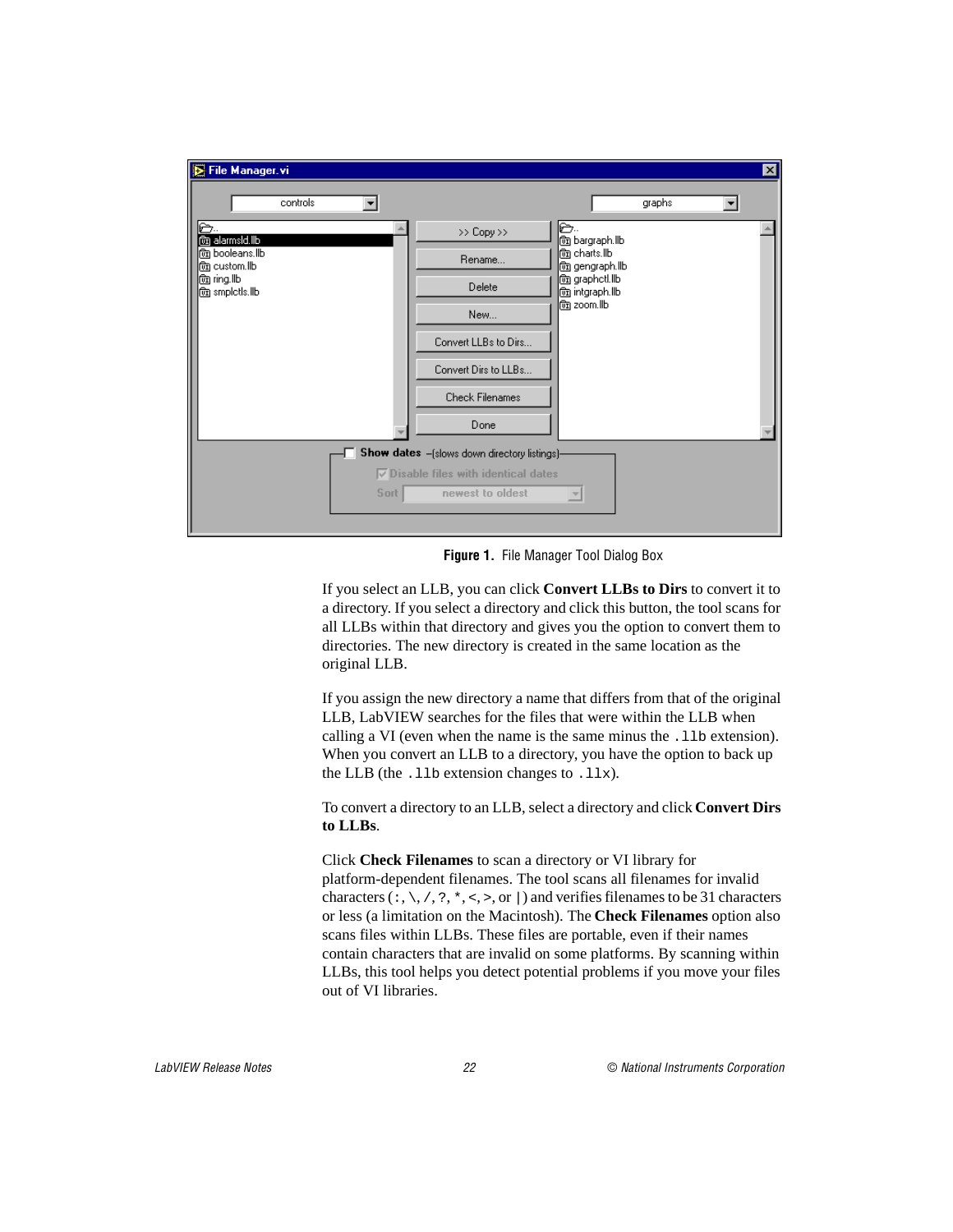Use the **Show dates** option at the bottom of the dialog box to display file modification dates next to each file. You can choose to sort the files alphabetically or by date and disable files with the same name and date in both directory listings. Use this technique when comparing two directories to determine whether any files have changed.

### **Other General Interface Features**

**Dragging and Dropping VI Icons**—LabVIEW 5.0 simplifies the creation of VI icons. By selecting an image file and dropping it onto the VI icon in the upper-right corner of a front panel, a 32-by-32 version of the image replaces the existing icon.

You can drag a VI icon from the icon pane in the upper-right corner to a block diagram to instantly create a subVI call. By pressing <Shift> while dragging the VI icon, you automatically wire the non-default values of the controls as constants for the subVI.

If the subVI already appears in a block diagram, pressing <Shift> while dragging onto the existing call updates the attached constants. A control at its default value discards the constant attached to the subVI, and an input wired to anything other than a constant is unaffected.

When you press <Shift> while double-clicking a subVI icon to open the subVI front panel, LabVIEW loads the values of the constants wired to the subVI into the front panel controls. All unwired controls retain the default values.

You also can use the drag-and-drop technique for global variables and custom controls. Additionally, you can drag a VI icon into a VI refnum on a front panel control to load VIs into memory dynamically, which is part of the VI Server functionality.

**Print to RTF/HTML Feature**—The Print to RTF/HTML feature can export graphics in uncompressed graphics interchange format (GIF).

**Configuration File VIs**—The Configuration File VIs provide tools for reading from and writing to a platform-independent configuration file similar in format to a Windows initialization (. ini) file.

**Macintosh Open Transport Support**—LabVIEW 5.0 supports Open Transport on Power Macintosh machines. Open Transport is a PowerPC-native networking driver.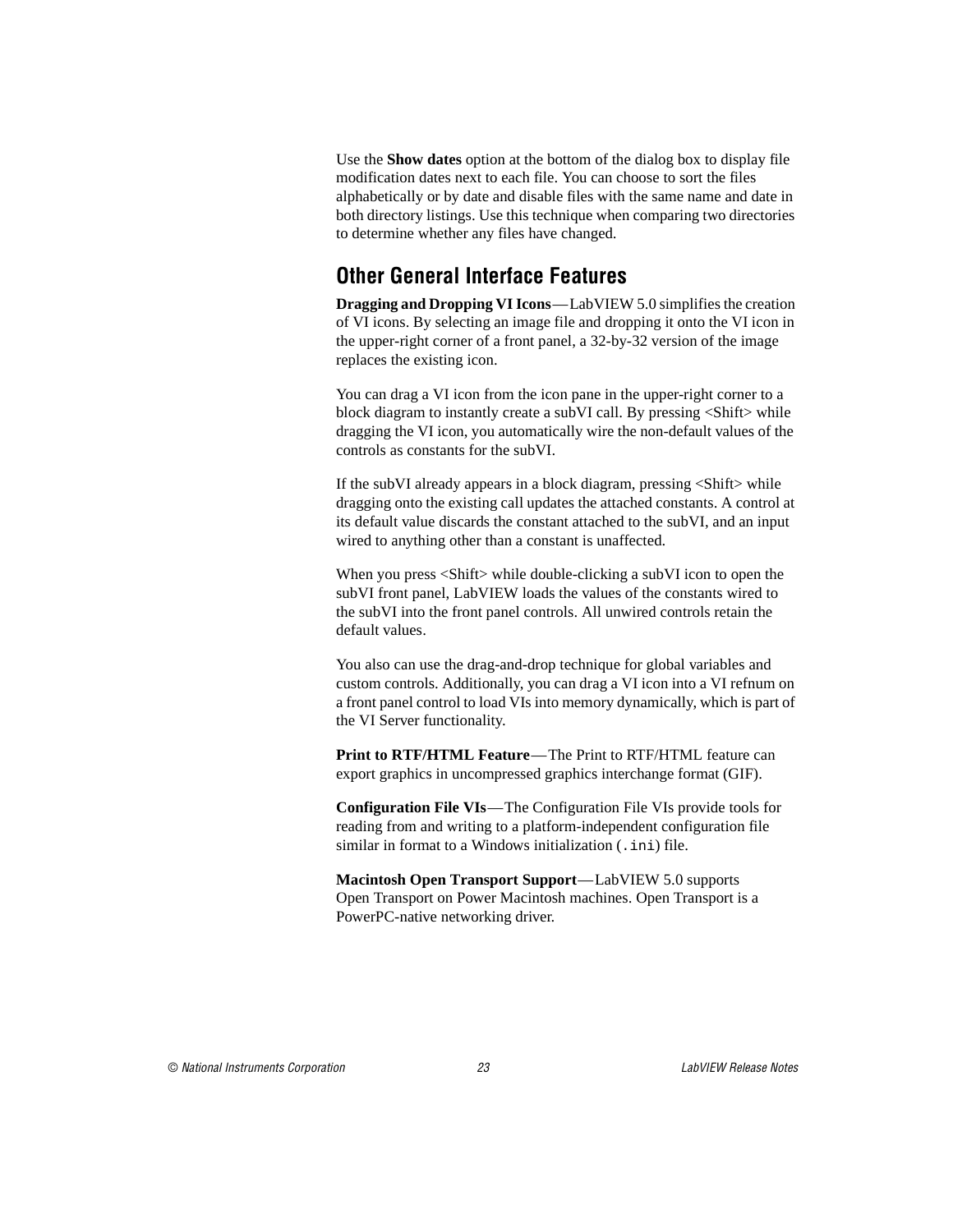<span id="page-23-0"></span>**New Preferences Options**—LabVIEW 5.0 adds the following two options in the **Miscellaneous** view of the **Edit»Preferences…** dialog box.

- **Automatically close VISA sessions**—Use this option to specify that VISA sessions, like file refnums, close automatically when the top-level VI goes idle. The default is ON, which closes VISA sessions automatically.
- **Treat read-only VI as locked**—Using this option, you can choose whether to treat read-only VIs as locked. You cannot edit locked VIs, but you can re-compile and execute them. By default the option is not selected so that read-only VIs appear normally. However, you cannot save the VI to the same location (the read-only file) unless you change the file permissions outside LabVIEW. This behavior is consistent with the behavior in previous versions of LabVIEW. When using the VI Server, the read-only status of files is ignored except when saving. This option is designed primarily to support the source-code control of the Professional G Developers Toolkit.

**Execution System Selection**—The default preferred execution system for a VI is **same as caller**. This setting allows the VI to run in the same execution system in which caller is running when the subVI call to the VI is made. The **same as caller** setting has the lowest run-time overhead. When you set a VI to **same as caller** and you run it at the top level, it runs in the **standard** execution system at its selected priority.

**(Windows 3.1) lvdevice.dll Change**—lvdevice.dll has changed to resource\lvdev5.dll.

**Icon Editor**—The **Undo** button has been removed from the Icon Editor, but you can undo an action by selecting **Edit»Undo** or <Ctrl-Z>.

**Seconds to Date/Time Function Change for Windows 95/NT**— In Windows 95/NT, the value of the DST element of the **date time rec** cluster returned by the Seconds to Date/Time function is not set correctly. Instead of returning whether the **date time rec** cluster has been modified for daylight saving time, it returns whether your current system settings are set to account for daylight saving time.

**Offscreen Updates Default Value**—The default value for offscreen updates is now ON instead of OFF.

### **Support for Template VIs and Controls**

You can save commonly used VIs and controls as templates. To create a template VI, save a VI with a .vit extension (or .ctt extension for typedefs). When you open a template VI or control, the new file you create is named automatically using your template name and a number corresponding to the number of times it has been opened. When you finish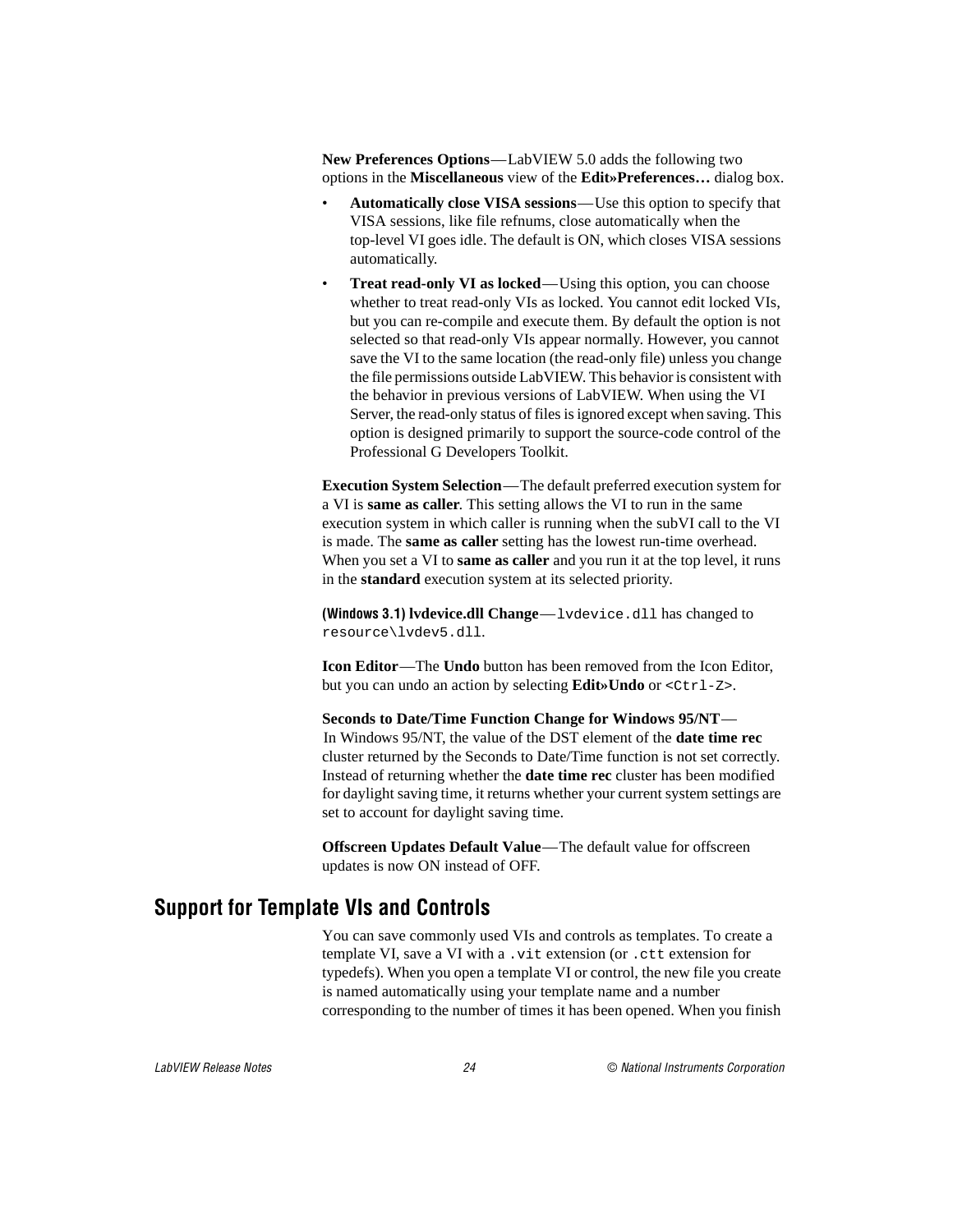editing the VI and save it, LabVIEW prompts you to enter a new name for the file.

To modify a template, open it, make your changes, then save over the .vit (or .ctt) file that you originally created.

**(Macintosh)** You also can use the **Stationery Pad** checkbox of the Get Info dialog box in the Finder to change a VI to a template.

## <span id="page-24-0"></span>**Adding VIs to the Project and Help Menus**

You can add VIs to the **Project** and **Help** menus by placing them inside the Project or Help directories in the LabVIEW directory. You can use this technique to provide quick access to VIs that act as tools in your system. National Instruments uses this feature to make the Tech Support VIs accessible from the **Help** menu. Also, if you have the Application Builder libraries installed, you can see a **Create Distribution Kit** option in the **Project** menu.

Any VI placed at the top level of the Project or Help directory is appended directly to the corresponding menu. If you create a subdirectory, a submenu is appended. For subdirectory names in Windows 3.1, which does not support mixed case or long file names, you can place a file with the same name as the directory with a .txt extension. If you place a library (.llb) inside of one of these directories, only VIs that are marked as top level are appended to the menu bar.

### **Applibs and Toolkits**

Most existing toolkits function with LabVIEW 5.0 without problems. However, you need to move the VIs so they appear in the menus. LabVIEW 5.0 is compatible with toolkits designed for 3.0, with the following exceptions.

You must upgrade the following toolkits for compatibility with LabVIEW 5.0:

- **LabVIEW Application Builder**—You must upgrade to LabVIEW Application Builder 5.0. This upgrade is free to existing users of the LabVIEW Application Builder. If you have the Professional Development System, the new version of the Application Builder libraries is included in the installation.
- **Professional G Developers Toolkit**—If you have the Professional G Developers Toolkit 4.1, you must upgrade to version 5.0. This upgrade is free to existing users of the Professional G Developers Toolkit. If you have the Professional Development System, the new version of the Professional G Developers Toolkit is included in the installation.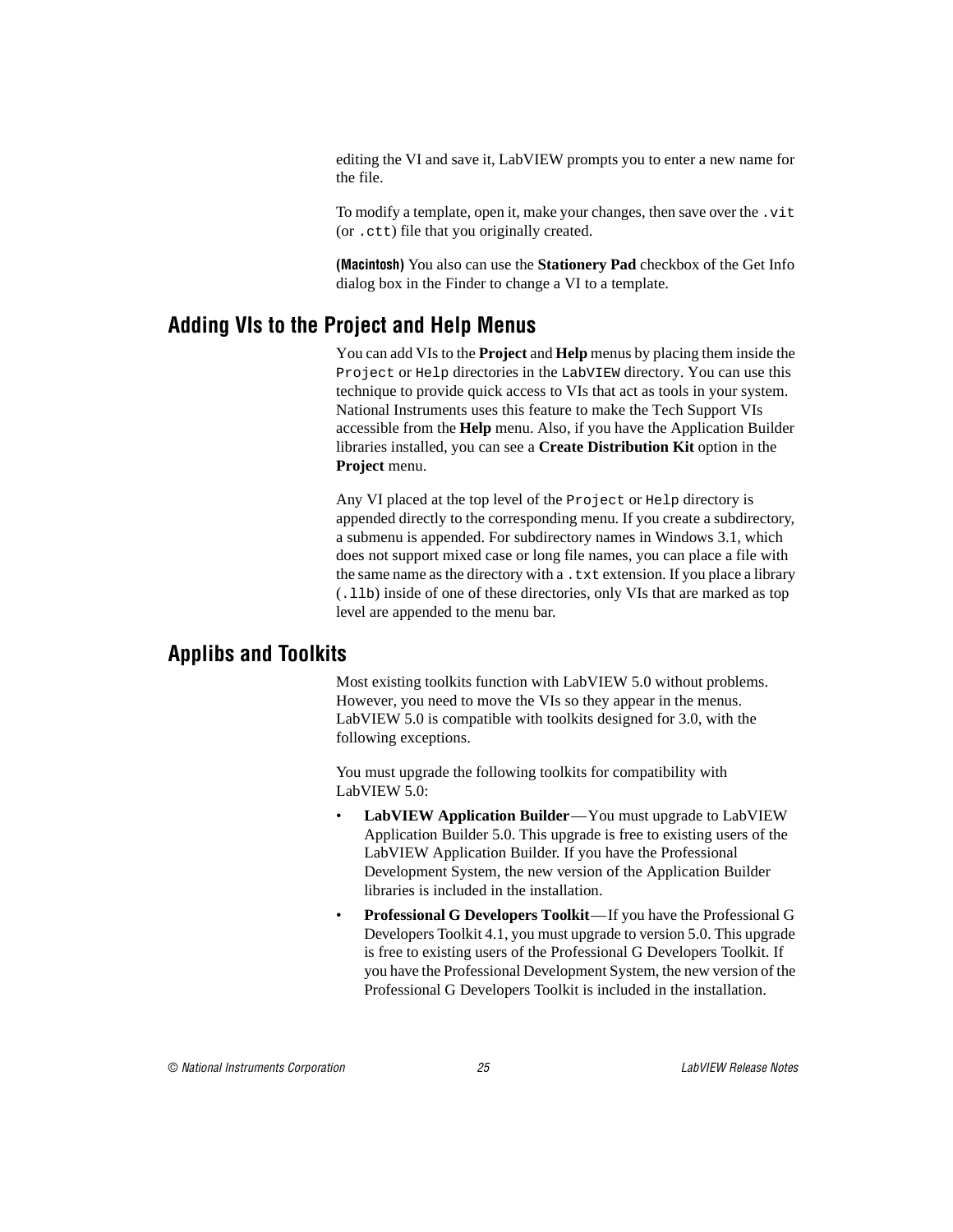<span id="page-25-0"></span>• **LabVIEW Test Executive**—If you use LabVIEW Test Executive 5.0 or earlier, you must upgrade to LabVIEW Test Executive 5.1. This upgrade is free to existing users of the LabVIEW Test Executive 5.0.

With minor exceptions, you can use the previous version of the following toolkits with LabVIEW 5.0:

- **Picture Control Toolkit for G—You can use the Picture Control** Toolkit 1.0 with LabVIEW 5.0 with the exception of the Draw 1-bit Pixmap VI. You can download an updated version of this VI from the National Instruments FTP site (ftp.natinst.com). The Picture Control Toolkit is being updated to include the fix mentioned above, and the upgrade is free to existing users.
- **Internet Developers Toolkit for G**—You can use the Internet Developers Toolkit 4.1 with LabVIEW 5.0, but you must delete printvi.llb, located in the user.lib\internet\image directory. The Internet Developers Toolkit is being updated to version 5.0 to include this fix, and this upgrade is free to existing users.

The following toolkits do not install VIs in a location that causes them to appear in the palettes. These toolkits are being updated to version 5.0. You can use the existing toolkits by moving VIs to vi. lib\addons or user.lib. Alternatively, you can choose **Edit**»**Edit Control and Function Palettes** and add them to the palette of your choice.

- Picture Control Toolkit 1.0
- Statistical Process Control Toolkit 1.0
- Proportional-Integral-Derivative Toolkit 1.0

### **Allocation of Threads on Concurrent PowerMAX and Solaris 2**

On Concurrent PowerMAX and Solaris 2, LabVIEW allocates threads in the following two ways.

- If LabVIEW has permission to increase its Light Weight Process (LWP) priorities from the default, it binds all created threads to LWPs.
	- Profiling is very accurate because each thread is bound to a LWP and the kernel monitors the execution timing of LWPs.
	- The LabVIEW priority system is reflected in the way the kernel runs LWPs. Higher-priority execution threads (LWPs) take over the system, not allowing lower-priority system tasks to execute.
	- Switching between threads might require more time because LabVIEW runs through the system scheduler.
- If LabVIEW cannot increase its LWP priorities from the default, it creates a LWP per thread, but leaves the threads and LWPs unbound so the created threads have a pool of LWPs on which to run. The typical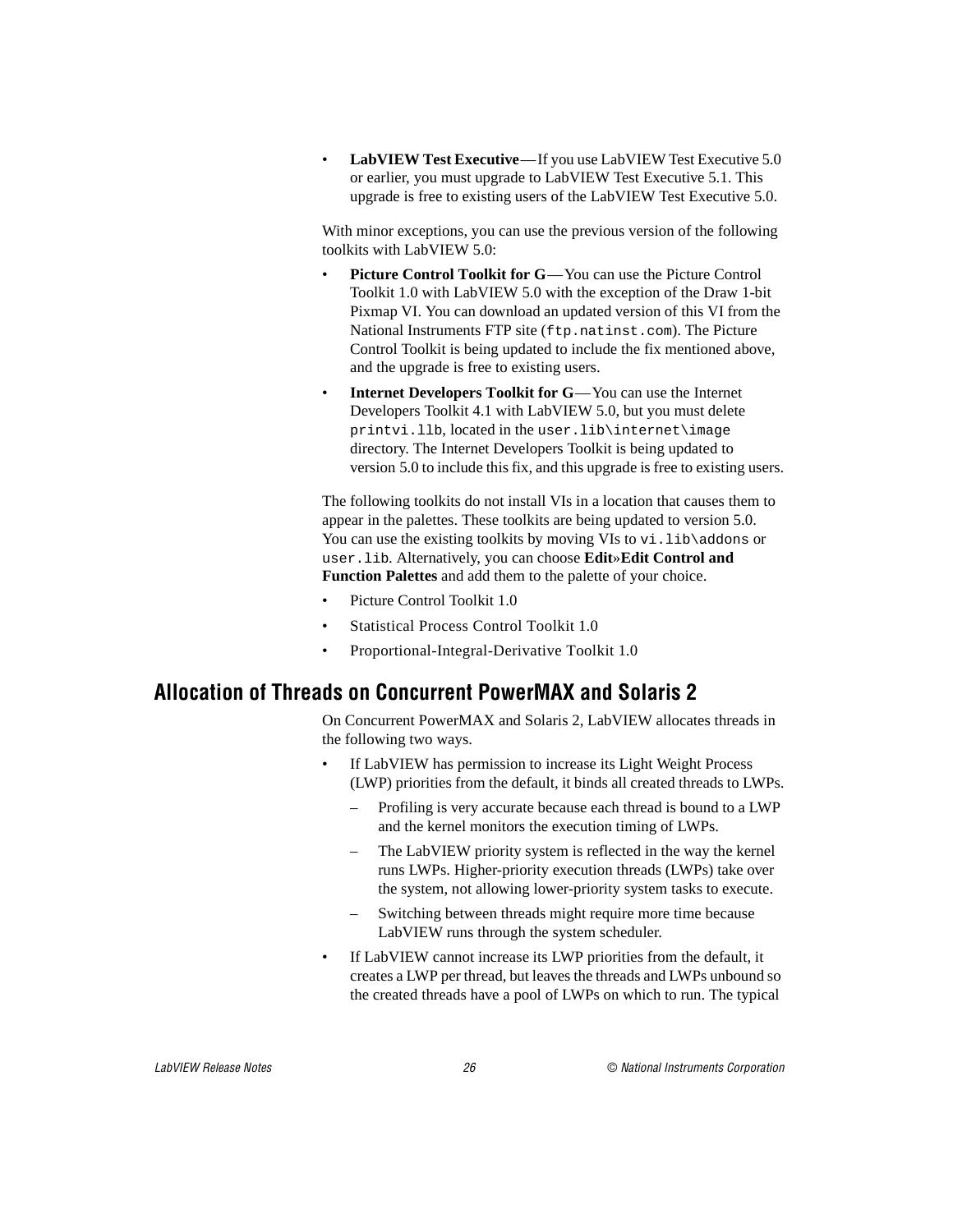<span id="page-26-0"></span>user does not have permission to raise LWP priorities. If LabVIEW threads are not bound to LWPs:

- Profiling strictly uses wall-clock time. Threads might switch LWPs dynamically without kernel knowledge, so LabVIEW cannot use LWP timing statistics.
- The LabVIEW priority system only has an effect internal to LabVIEW. The system treats all the LabVIEW LWPs as another process to schedule at the same priority as any other task in the system.
- Context switching between threads might be faster because it does not involve the kernel scheduler.

The About LabVIEW dialog box, which you can view by choosing **Help»About LabVIEW…**, indicates how LabVIEW currently allocates threads.

#### **Clarifications to the LabVIEW User Manual**

The following clarifications pertain to the *LabVIEW User Manual*:

- **(Windows 3.1)** In the *Organization of the LabVIEW System (Windows)* section of Chapter 1, *Introduction*, lvdevice.dll in the resource directory should be lvdev5.dll.
- In Chapter 2, *Creating VIs*, the text and an illustration refer to an **Undo** button in the Icon Editor. The **Undo** button has been removed, but you can undo an action by selecting **Edit»Undo** or <Ctrl-Z>.
- In Activity 6-3, *String Subsets and Number Extraction*, the block diagram shows the From Exponential/Fract/Eng function. The block diagram should show the Scan From String function, as described in the text.
- In Activity 15-3, *Calculate Harmonic Distortion*, the pathname for library that includes the THD Example VI should be examples\analysis\measure\measxmpl.ll.
- **(Windows 95)** In the *Using NetDDE* section of Chapter 23, *Using DDE*, the manual refers to REGEDIT and REDEGIT executables. The correct name is REGEDIT.
- In Chapter 25, *Program-to-Program Communication*, the *PPC Client Example* section refers to the PPC Open Connection, PPC Open Session, PPC Close Session, and PPC Close Connection VIs. These should be the PPC Open Port, PPC Start Session, PPC End Session, and PPC Close Port VIs, respectively. The *PPC Server Example* section refers to the PPC Close Session VI, which should be the PPC End Session VI.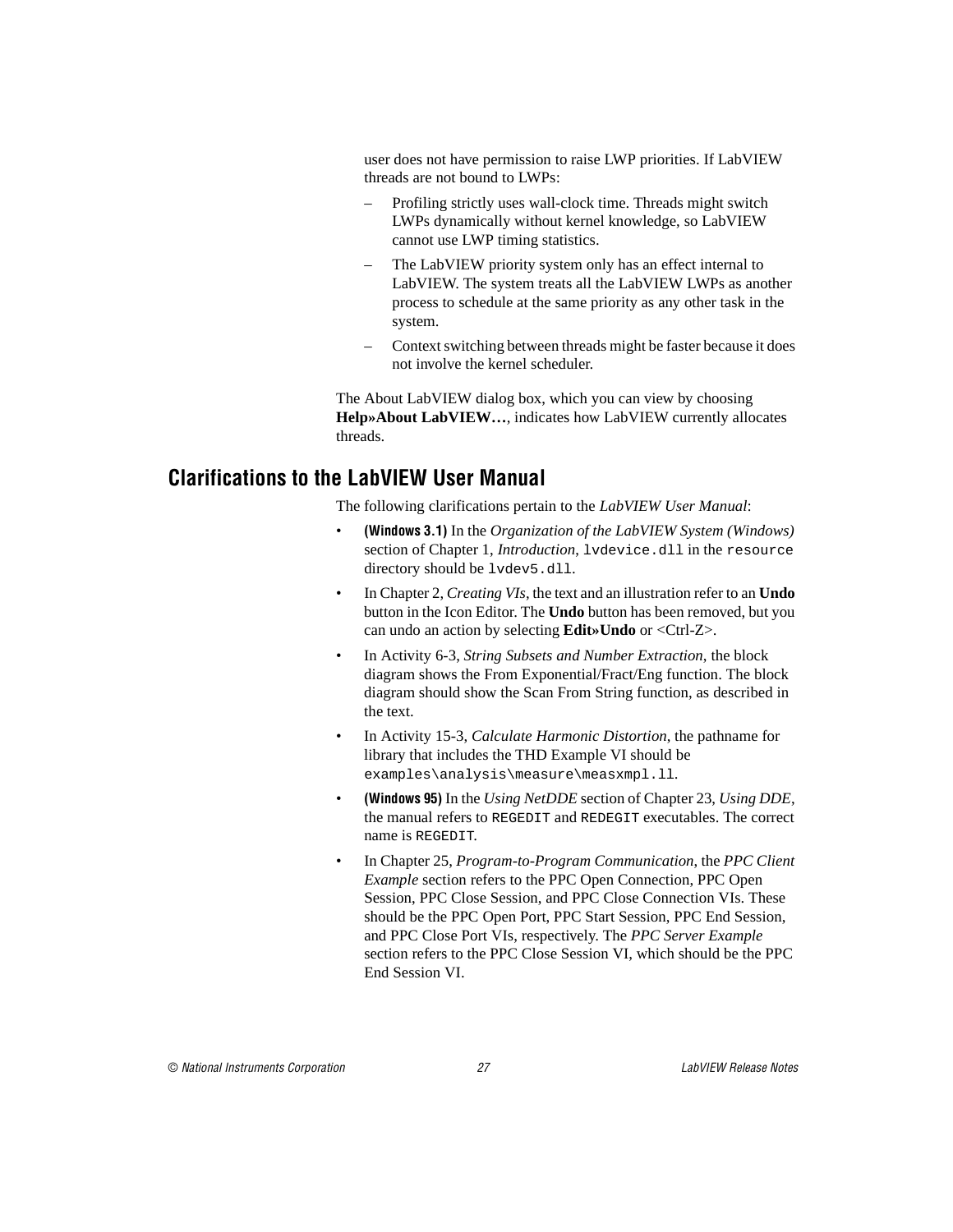## <span id="page-27-0"></span>**VISA Error Codes**

The following table lists numeric VISA error codes that were not included in the printed documentation.

| <b>Error Code</b> | <b>Error Name</b>       | <b>Description</b>                                                                                                                                                                      |
|-------------------|-------------------------|-----------------------------------------------------------------------------------------------------------------------------------------------------------------------------------------|
| $-1073807333$     | VI_ERROR_INV_DEGREE     | Specified degree is invalid.                                                                                                                                                            |
| $-1073807328$     | VI_ERROR_INV_LOCK_TYPE  | The specified type of lock is not supported by this<br>resource.                                                                                                                        |
| $-1073807327$     | VI_ERROR_INV_ACCESS_KEY | The access key to the specified resource is invalid.                                                                                                                                    |
| $-1073807312$     | VI_ERROR_ABORT          | User abort occurred during transfer.                                                                                                                                                    |
| $-1073807301$     | VI_ERROR_QUEUE_ERROR    | Unable to queue the asynchronous operation.                                                                                                                                             |
| $-1073807254$     | VI_ERROR_ASRL_PARITY    | A parity error occurred during transfer.                                                                                                                                                |
| $-1073807253$     | VI_ERROR_ASRL_FRAMING   | A framing error occurred during transfer.                                                                                                                                               |
| -1073807252       | VI_ERROR_ASRL_OVERRUN   | An overrun error occurred during transfer. A character<br>was not read from the hardware before the next<br>character arrived.                                                          |
| $-1073807240$     | VI_ERROR_INV_PARAMETER  | The value of some parameter (which parameter is not<br>known) is invalid.                                                                                                               |
| $-1073807229$     | VI_ERROR_INV_LENGTH     | Invalid length specified.                                                                                                                                                               |
| $-1073807204$     | VI_ERROR_SESN_NLOCKED   | The current session did not have a lock on the resource.                                                                                                                                |
| 1073676290        | VI_SUCCESS_EVENT_EN     | Specified event is already enabled for at least one of the<br>specified mechanisms.                                                                                                     |
| 1073676291        | VI_SUCCESS_EVENT_DIS    | Specified event is already disabled for at least one of the<br>specified mechanisms.                                                                                                    |
| 1073676292        | VI_SUCCESS_QUEUE_EMPTY  | Operation completed successfully, but queue was<br>already empty.                                                                                                                       |
| 1073676293        | VI_SUCCESS_TERM_CHAR    | The specified termination character was read.                                                                                                                                           |
| 1073676294        | VI_SUCCESS_MAX_CNT      | The number of bytes transferred is equal to the input<br>count.                                                                                                                         |
| 1073676416        | VI_SUCCESS_QUEUE_NEMPTY | Wait terminated successfully on receipt of an event<br>notification. There is at least one more event occurrence<br>of the type specified by inEventType available for this<br>session. |
| 1073676420        | VI_WARN_NSUP_ATTR_STATE | Although the specified state of the attribute is valid, it is<br>not supported by this resource implementation.                                                                         |
| 1073676421        | VI_WARN_UNKNOWN_STATUS  | The status code passed to the operation could not be<br>interpreted.                                                                                                                    |
| 1073676424        | VI_WARN_NSUP_BUF        | The specified I/O buffer is not supported.                                                                                                                                              |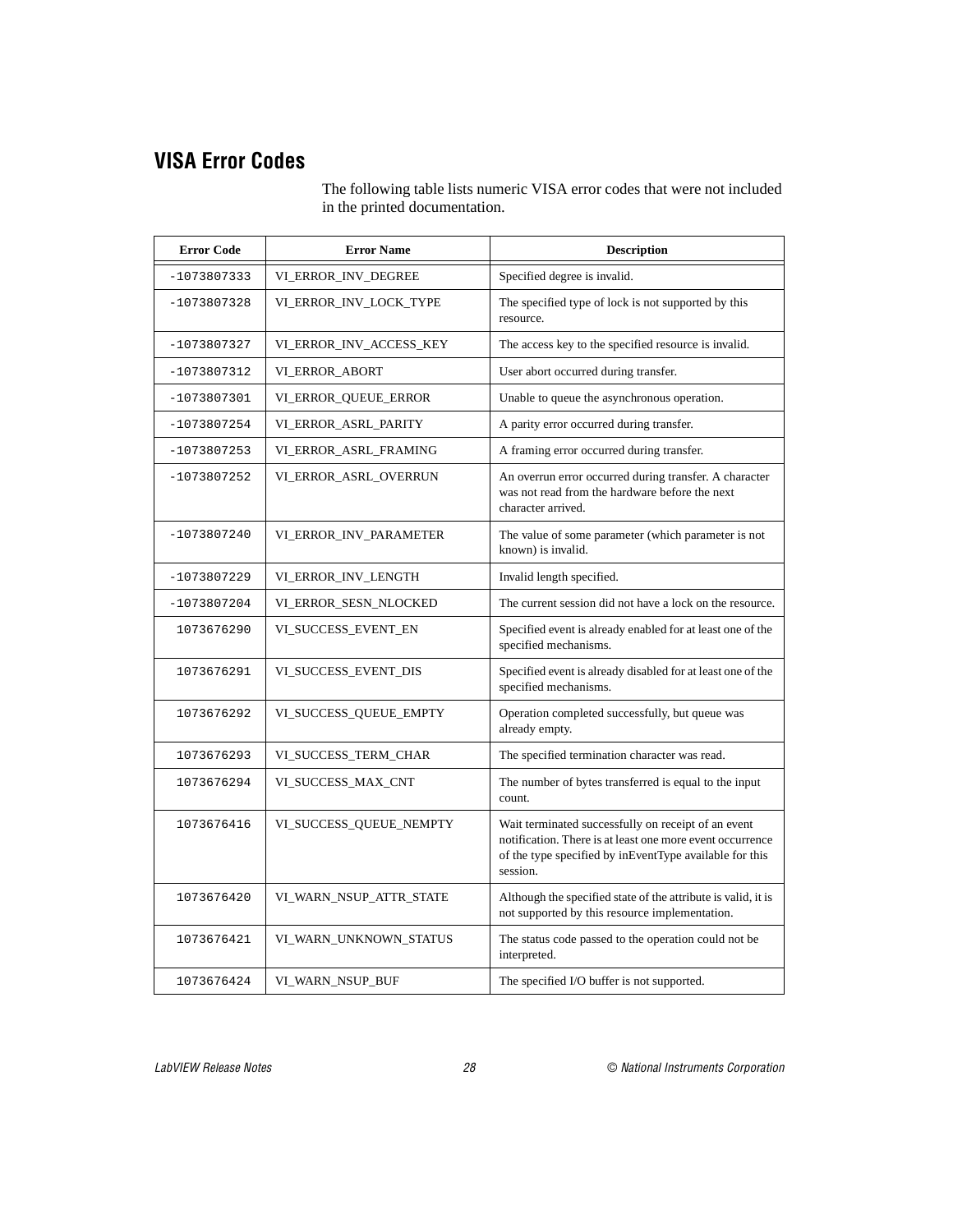| <b>Error Code</b> | <b>Error Name</b>           | <b>Description</b>                                                                                                    |
|-------------------|-----------------------------|-----------------------------------------------------------------------------------------------------------------------|
| 1073676441        | VI_SUCCESS_NESTED_SHARED    | Operation completed successfully, and this session has<br>nested shared locks.                                        |
| 1073676442        | VI_SUCCESS_NESTED_EXCLUSIVE | Operation completed successfully, and this session has<br>nested exclusive locks.                                     |
| 1073676443        | VI_SUCCESS_SYNC             | Operation completed successfully, but the operation was<br>actually synchronous rather than asynchronous.             |
| $-1073807278$     | VI_ERROR_INV_WIDTH          | Invalid access width specified.                                                                                       |
| $-1073807275$     | VI_ERROR_NSUP_VAR_WIDTH     | Cannot support source and destination widths that are<br>different.                                                   |
| $-1073807248$     | VI_ERROR_NSUP_ALIGN_OFFSET  | The specified offset is not properly aligned for the<br>access width of the operation.                                |
| $-1073807247$     | VI_ERROR_USER_BUF           | A specified user buffer is not valid or cannot be accessed<br>for the required size.                                  |
| $-1073807246$     | VI_ERROR_RSRC_BUSY          | The resource is valid, but VISA cannot currently<br>access it.                                                        |
| 1073676407        | VI_WARN_CONFIG_NLOADED      | The specified configuration either does not exist or<br>could not be loaded. VISA-specified defaults will be<br>used. |
| 1073676413        | VI_SUCCESS_DEV_NPRESENT     | Session opened successfully, but the device at the<br>specified address is not responding.                            |
| 1073676418        | VI_WARN_NULL_OBJECT         | The specified object reference is uninitialized.                                                                      |
| $-1073807313$     | VI ERROR NENABLED           | You must be enabled for events of the specified type in<br>order to receive them.                                     |
| $-1073807202$     | VI_ERROR_LIBRARY_NFOUND     | A code library required by VISA could not be located or<br>loaded.                                                    |
| $-1073807271$     | VI_ERROR_RESP_PENDING       | A previous response is still pending, causing a multiple<br>query error.                                              |
| $-1073807263$     | VI_ERROR_NSYS_CNTLR         | The interface associated with this session is not the<br>system controller.                                           |
| 1073676440        | VI_SUCCESS_NCHAIN           | Event handled successfully. Do not invoke any other<br>handlers on this session for this event.                       |